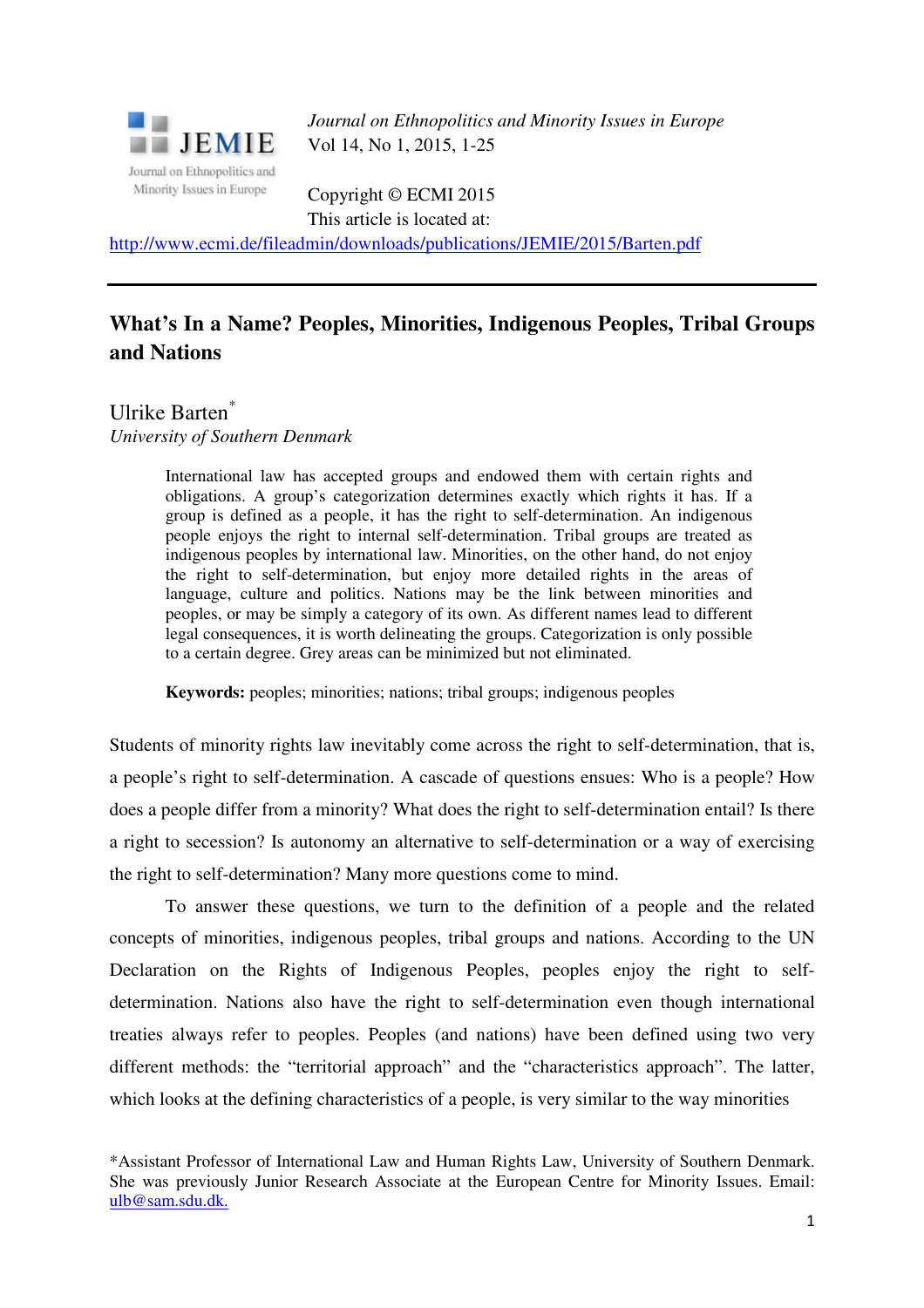are defined. In short, these definitions, and groups, need to be disentangled.

International law has us believe that the answer is all in the name. For example, if a group is named a people, the right to self-determination is the consequence. If a group is named a minority, self-determination is not possible. In other words, definitions have legal consequences (Lehman, 2006/2007: 515). Kingsbury has termed this the positivist approach (Kingsbury, 1998). The aim here is to provide an overview of definitions against the backdrop of self-determination. As not all groups have a right to self-determination, clearly delineating one group from the other would be ideal. This, however, proves to be difficult, as there are overlapping grey areas and uncertainties in the way groups are categorized.

The reluctance of states to grant a group rights is another problem that necessitates clear categorization of groups. Lehman notes incidents where states use the lack of proper definition as an excuse for not granting rights usually associated with a specific group (Lehmann, 2006/2007: 524). The same line of argument is applicable to minorities (de Azcárate, 1945: 4; Alfredsson, 2005: 163-165).

International law was and is made for states by states. States have established international organizations, which are partly accepted as actors under international law and have certain rights and obligations. The rise of human rights has meant that even individuals have now been, albeit reluctantly and unsurely, admitted to join the illustrious circle of actors under international law. Groups, on the other hand, seem to have no place under international law. International law is a fragile system that depends on identifiable actors. Groups can form and dissolve, their composition can change, and issues of legitimacy, leadership and accountability are often raised. Groups are simply not a reliable partner for international law. Nevertheless, it has been necessary for international law not only to accept groups into its vocabulary but to endow them with certain rights and obligations.

The groups to be examined are: peoples, minorities, indigenous peoples, tribal groups and nations. These groups are closely connected, overlapping or even synonymous. Each group will be defined in its own terms. Later sections will draw on the understanding of the initial definitions. After the definitions have been presented, their components will be collected and compared based on a table that offers an overview of overlapping grey areas. The findings in the table will be discussed with reference to the right to self-determination, as self-determination is at the crux of whether a group wants to be a people, a minority, an indigenous people, a tribal group or a nation.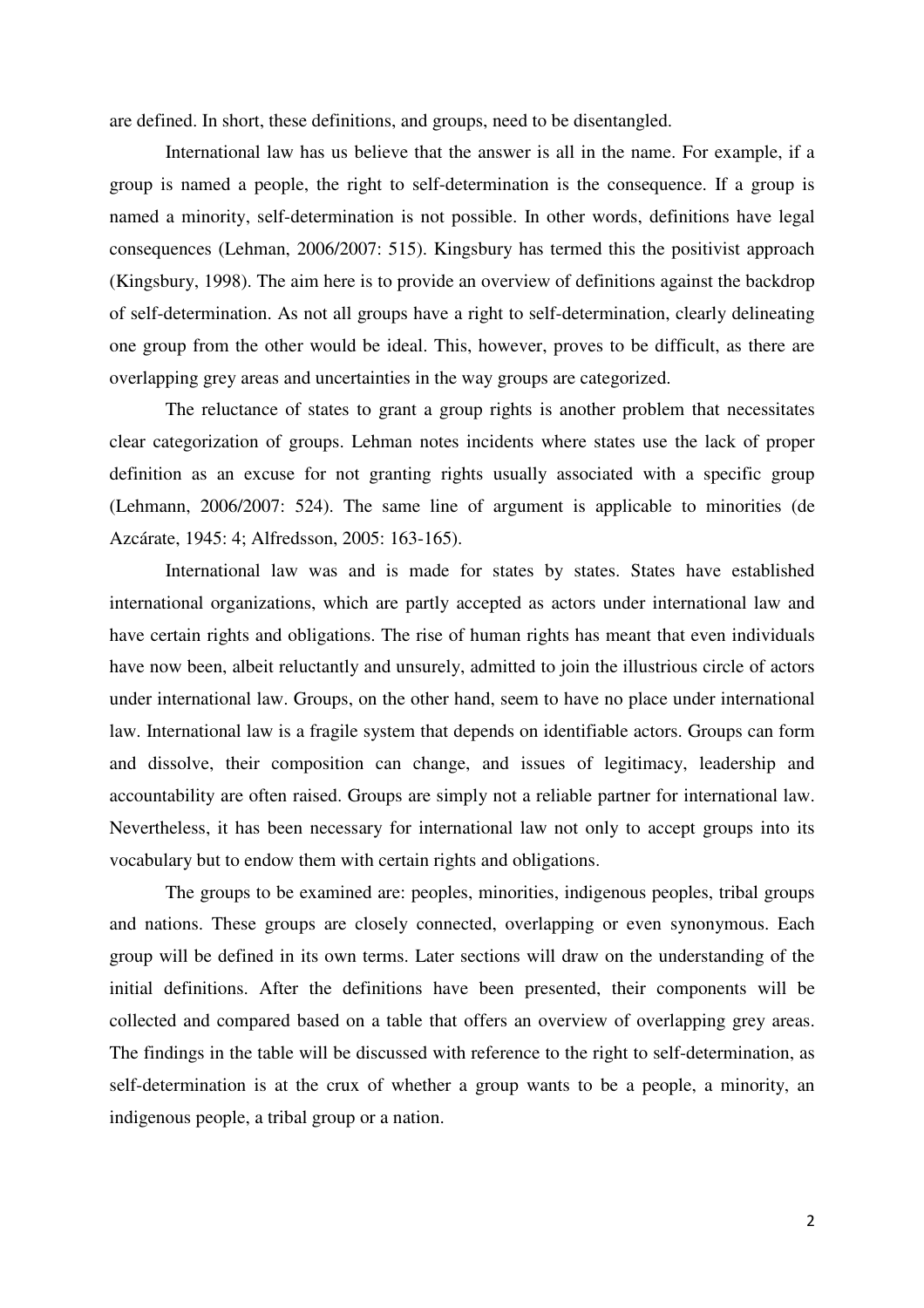# **1. The people**

There are two approaches used to define a people. The classic approach, to which we became accustomed during the era of decolonization, for now will be called the territorial approach. This approach has some obvious weaknesses and has led to what we will call the characteristics approach.

The two approaches differ widely. The territorial approach looks at all the persons within a defined territory, usually the territory of a state, and calls them a people. A people equals one territory or one state with one people. The characteristics approach, on the other hand, identifies a people by the common characteristics of its members. This means several peoples could live within one and the same territory. As will be shown below, the characteristics approach mirrors the method used to define minorities.

# *1.1 The territorial approach*

When considering the territorial approach to defining a people, we need to differentiate between three components relating to self-determination: the situation on the ground, the theory and the practice. One would expect the situation on the ground and state practice to converge, as state practice shapes the situation on the ground and vice versa. Unfortunately, this is not always the case with the territorial approach, which leads to many conflicts and uncertainties. States do not always act on the basis of reality. Regarding the issue at hand, they do not even act according to theory.

The concept of self-determination was laid down in the UN Charter and was implemented in the context of decolonization in Africa. The situation on the ground in Africa offers a clear picture. It shows how before, during and after decolonization, virtually all states in Africa are multi-national. The important factor here is *before* decolonization; the colonies themselves were multinational.

Practice is what the world has seen in the context of decolonization and what has become the accepted understanding of a "people". The practice of keeping colonial boundaries in place after independence meant that there could only be one people per colony that gained self-determination, and in the form of independence.

This practice was based on the principle of *uti possidetis,* which simply meant that colonies would become independent on the basis of the colonial boundaries (Murray & Wheatley, 2003: 214-215). Mukua Matau has argued that it would, or course, have been possible to draw new boundaries, in theory. African states were and are artificial entities. However, the African elites who confirmed the colonial borders benefited from the set-up. A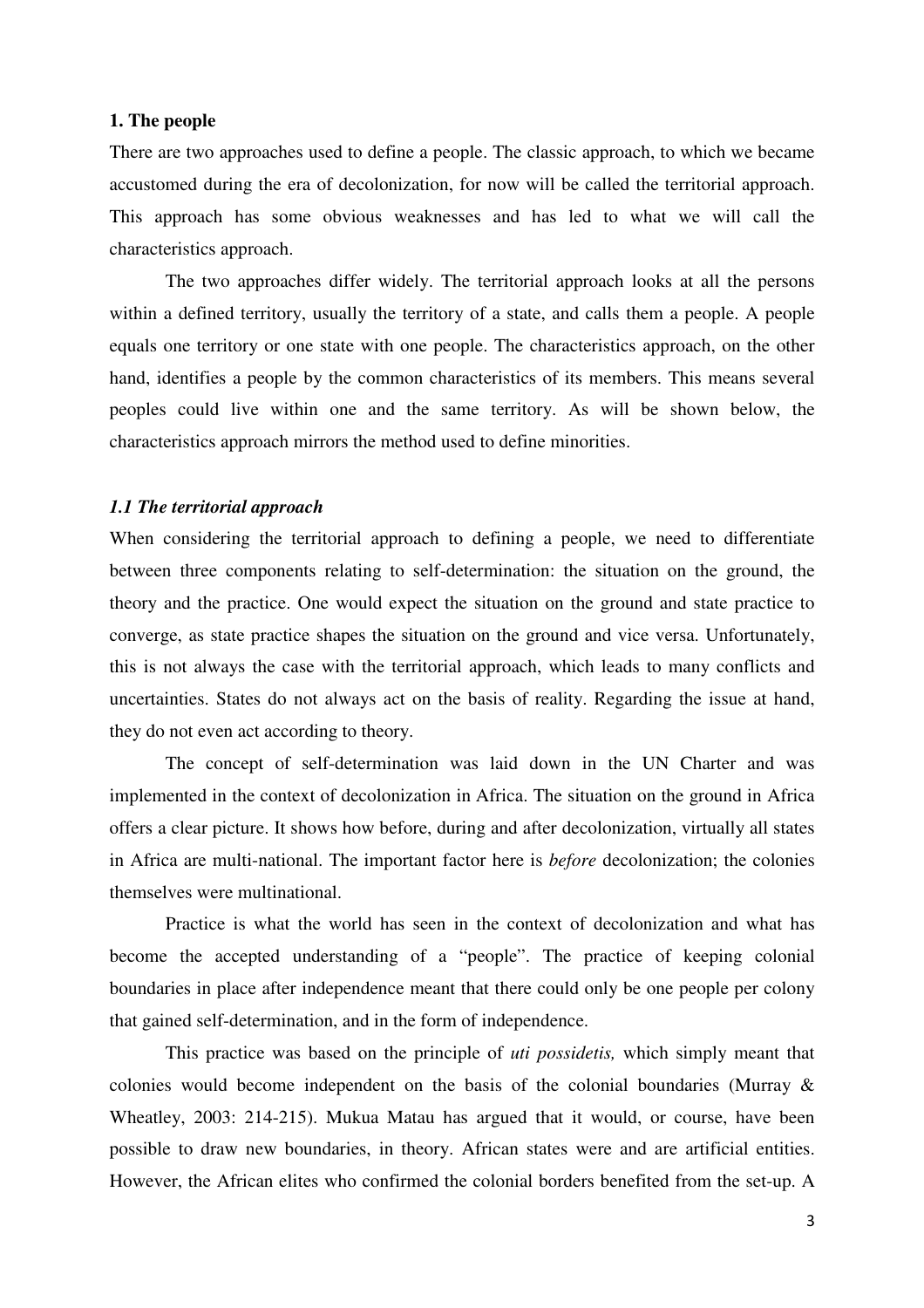redrawing of boundaries would have meant loss of power. Thus, Matau contends, even speaking of border changes in Africa would amount to treason (Matau, 1995: 1119).

Regardless of the reasons, practice during decolonization was to award selfdetermination to peoples on the basis of territorial (colonial) units. In the aftermath of the first wave of decolonization, self-determination was denied to groups within the newly independent states on the grounds that they had already exercised their right to selfdetermination when becoming independent.

Biafra is a perplexing case of self-determination and defining the "who" in selfdetermination. When the Ibo tribe sought independence from the newly independent state of Nigeria, a civil war followed. The government won and the question of whether the Ibos constituted not only a minority, but a people, became inconsequential. International lawyers were unsatisfied with the unanswered question: 'The moot point remains that the Biafrans would have been a people had they won the civil war against the Nigerian army' (Castellino, 2000: 70). Does this imply that power and force determine the categorization?

In cases like Biafra, practice and reality clearly contradict each other. Despite the existence of multinational colonies, the populations in the colonies were treated as one people per colony.

The theory on self-determination seems to have taken reality, or the situation on the ground, as a starting point. When looking at UN resolutions and international treaties, it becomes clear that one territory can include several peoples. UN General Assembly resolution 1541 fleshes out the somewhat brief GA resolution 1514. It speaks of 'a territory and its peoples' (UNGA Res. 1541: principle II). Quite apparently, several peoples can exist within the boundaries of a given territory. One can further conclude that a territory does not automatically equate to one people. Of course, one can imagine a homogenous population in a state where the theory that one state equals one people is true. However, this is not the case with the majority of states around the world. Richard Kiwanuka has shown that several definitions of "people" are necessary in the African context and only one is the territorial approach (Kiwanuka, 1988).

Chronologically, the situation on the ground existed before either theory or practice on self-determination came into play. Theory and practice followed closely. Theoretically, selfdetermination became international law with the UN Charter. However, General Assembly Resolution 1541 laid the basis for self-determination and decolonization. Reality and theory converged, but state practice took a different path. This discrepancy is addressed by the characteristics approach.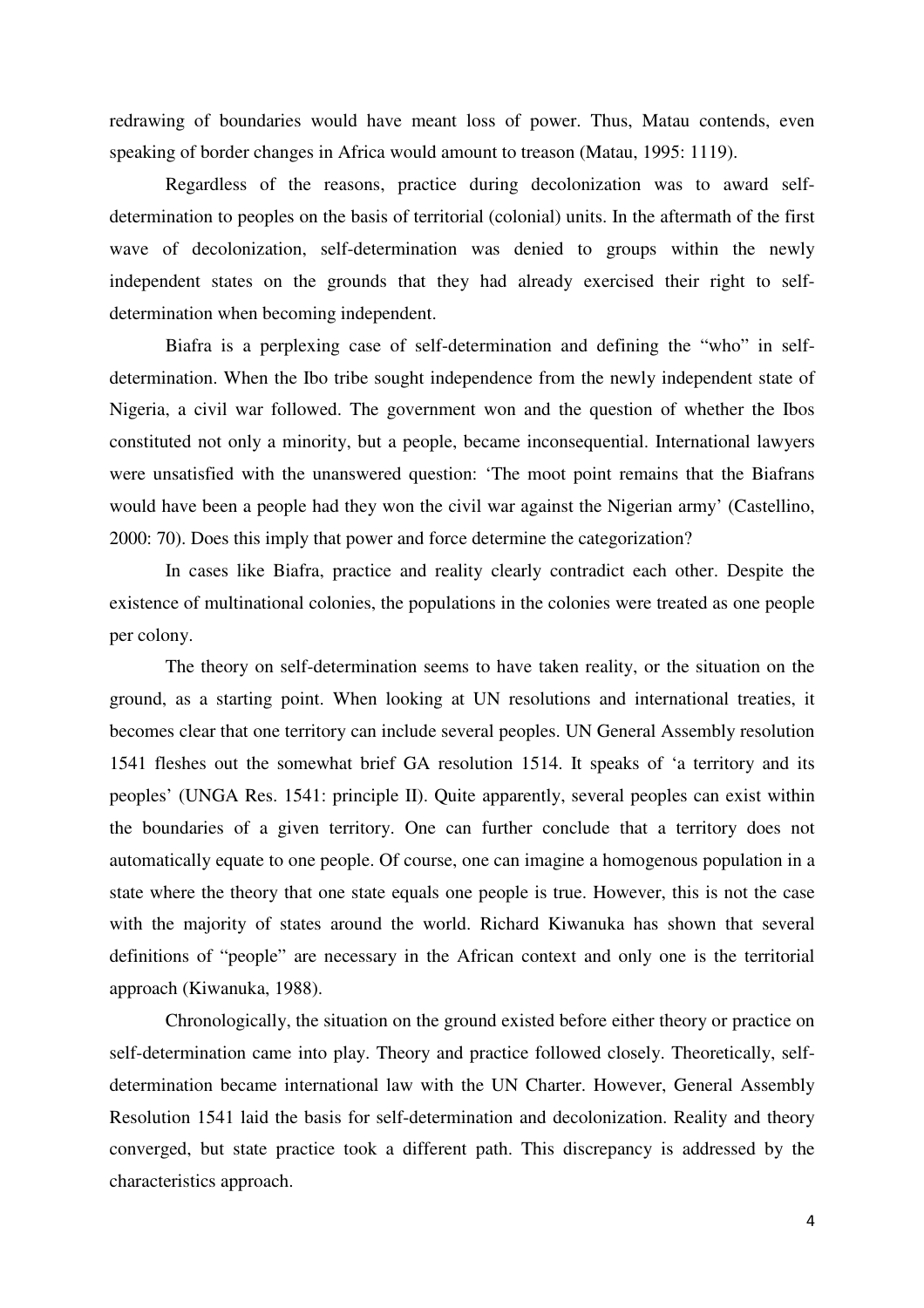#### *1.2 The characteristics approach*

The characteristics approach is fundamentally different from the territorial approach. Here, group composition and the common characteristics of its members determine a group's category and if it is eligible for certain rights.

Under UNESCO's direction, an International Meeting of Experts on Further Study of the Concept of the Rights of Peoples took place in 1989. The final report lists seven characteristics that are 'inherent in a description (but not a definition) of a "people"' (UNESCO, 1990: para. 22). According to this list, a people enjoys *some or all* of the following common features: a common historical tradition, racial or ethnic identity, cultural homogeneity, linguistic unity, religious or ideological affinity, territorial connection, and common economic life. The report goes on to call for 'a certain number which need not be large […] but which must be more than a mere association of individuals within the state.' A subjective component is also added: 'the group as a whole must have the will to be identified as a people or the consciousness of being a people.' Lastly, it is possible that a people 'must have institutions or other means of expressing its common characteristics and will for identity' (*ibid*).

As Jane Wright has rightly pointed out, 'it is difficult to think of a minority which does not fulfil most of the criteria' (Wright, 1999: 627), indicating that peoples and minorities cannot be meaningfully distinguished from each other. Unfortunately, the list of criteria is not commented on or explained in the report. A number of authors, Yoram Dinstein and Aureliu Cristescu for example, have endorsed the characteristics approach, and look toward objective and subjective factors when defining the term people (Dinstein, 1976: 104; Cristescu, 1981: para. 279).

It is interesting that the UNESCO description has not been adopted in an international governmental document. The description was made by experts, not state representatives. The UNESCO report was not even adopted by the General Conference of UNESCO. It remains a document referred to in Academia, but has either not reached the international governmental level or is not wanted there.

The characteristics approach has an arguable weakness. In nation-states, a characteristics approach may be appropriate; however, in settler states such as Canada, the United States and Australia, the case is different. Here, "people" is used in a civic sense, almost a territorial sense, and not in the ethnic sense that the characteristics approach advocates (Mabry, 2008: 14). Do these states have a wrong understanding of the term people? Hardly. They simply have their own understanding. Different understandings of the same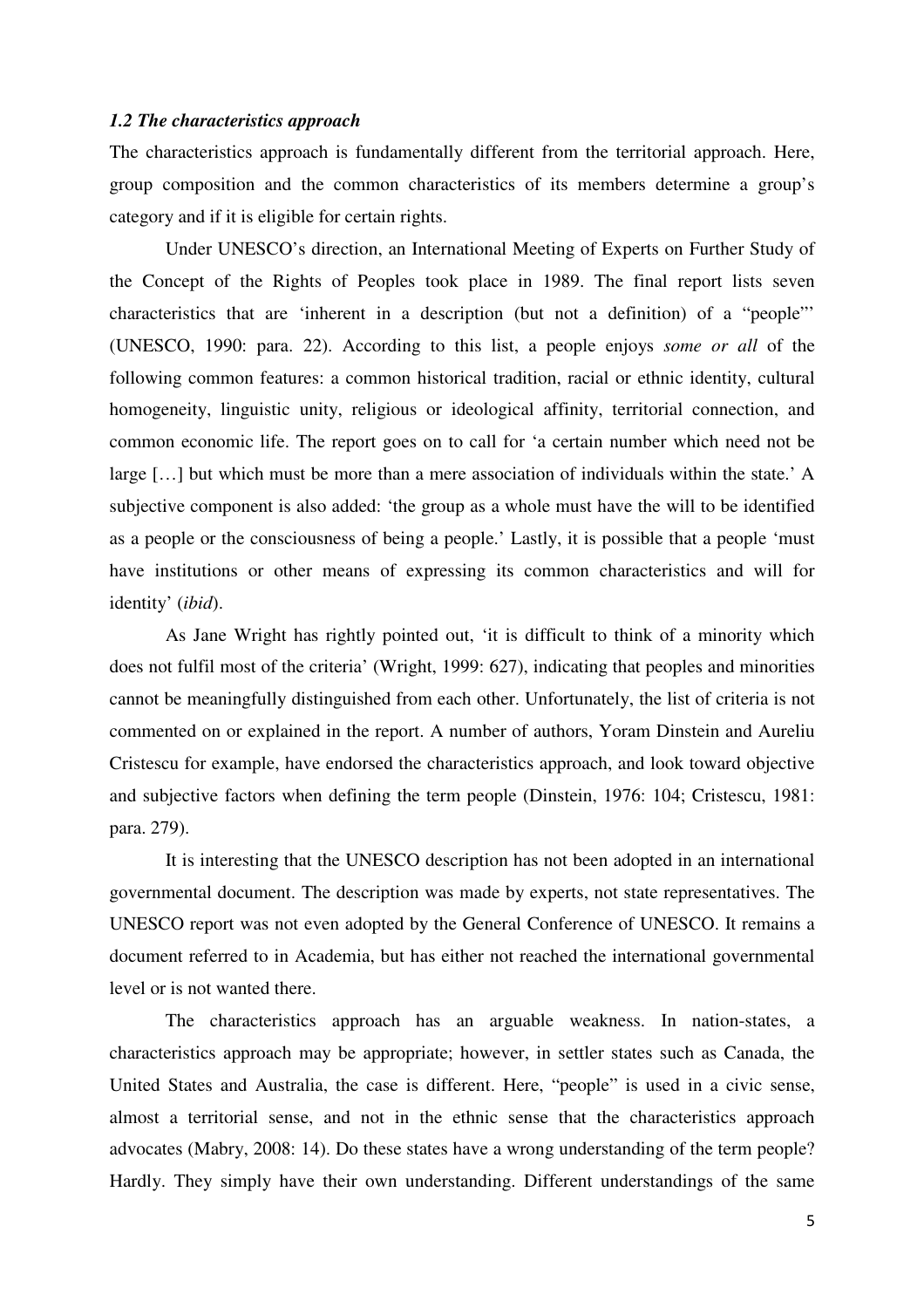term, or the same understanding of different terms, are the main challenges in disentangling the categories. The term "nation" takes on this challenge below.

## *1.3 Intermediate conclusion*

A people can be determined in two very different ways. If one were to take the territorial approach, it would mean that every new state that came about through secession since the adoption of GA resolution 1514 has breached international law. The territorial approach does not allow for secession, as there can only be one people in one state.

In reality, the populations in most states of the world are made up of at least two different ethnic or cultural groups. Thus, an approach that takes these characteristics into account when defining a people is useful if international law wants to be applicable to real situations. In this context, UNESCO's description seems to be a good starting point.

We are thus left in a confused position, with two opposing approaches to defining peoples; one that is only applicable to a few states but has gained widespread recognition, and one that captures the essence of a people but remains unnoticed or unwanted by international lawyers and politicians. In fact, both approaches are needed.

#### **2. Defining the minority**

When looking at the term "minority", we again find an inability or unwillingness to settle on a clear definition (de Villiers, 2012-2013: 97-101); there is no legally binding definition of the term. The most widely accepted working definition is the one Francesco Capotorti proposed in 1977 in connection with Article 27 of the ICCPR. At the time, he was UN Special Rapporteur of the Sub-Commission on Prevention of Discrimination and Protection of Minorities. He defines a minority as the following:

A group numerically inferior to the rest of the population of a State, in a non-dominant position, whose members – being nationals of the State – possess ethnic, religious or linguistic characteristics differing from those of the rest of the population and show, if only implicitly, a sense of solidarity, directed towards preserving their culture, traditions, religion or language. (Capotorti, 1991: para. 568)

Several other definitions have been put forward, including two prominent ones by Pablo de Azcárate, Director of the Minority Section at the League of Nations, and Jules Deschênes of the UN Sub-Commission on the Prevention of Discrimination and Protection of Minorities.<sup>1</sup> All three definitions span over 50 years, during which a World War changed world politics. Yet, all three definitions essentially take the same approach: the characteristics approach. They all emphasize objective factors – observable differences in culture and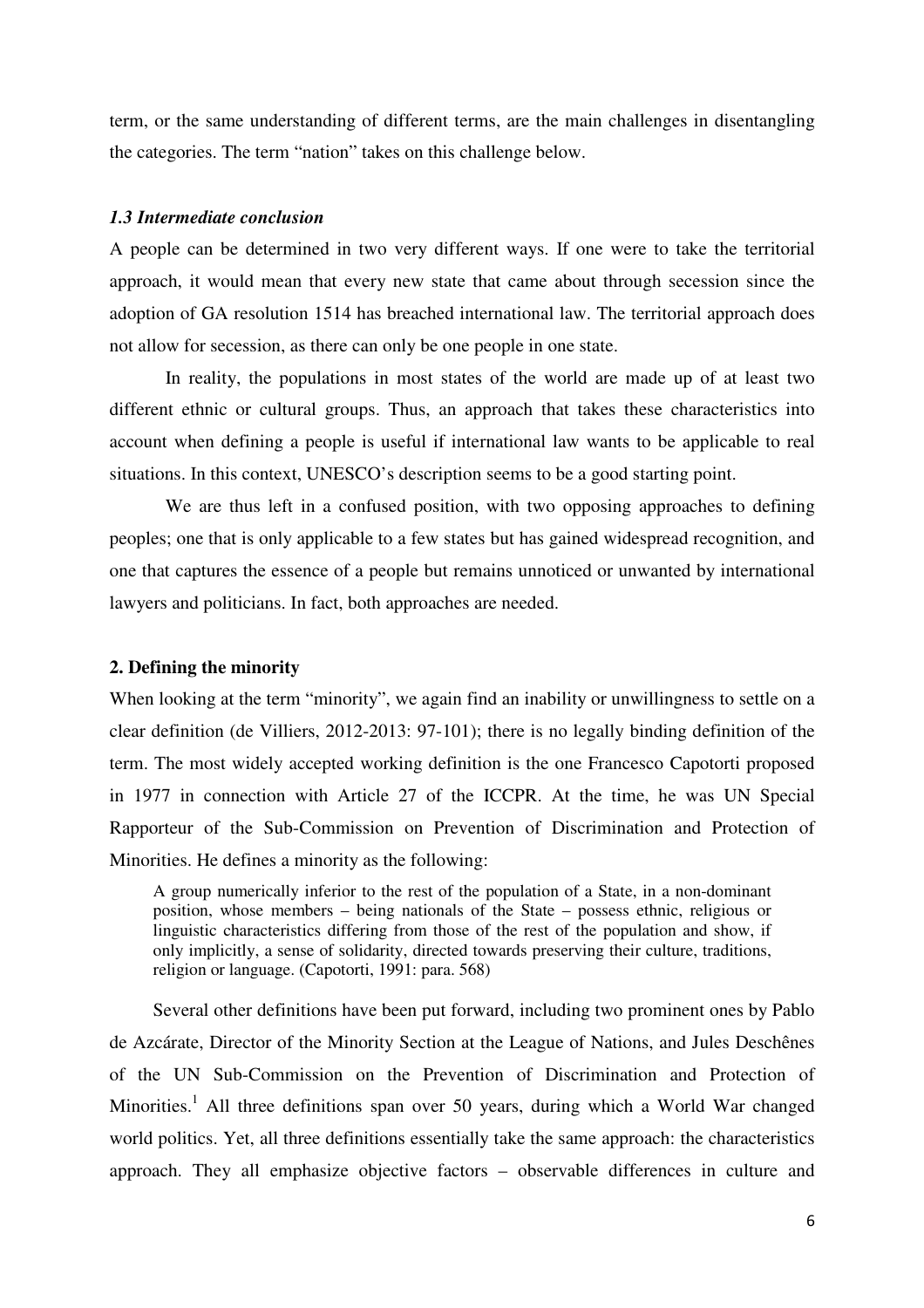language – and two subjective factors – consciousness of these differences and the will to preserve these differences. Of course, the definitions vary in terminology. While Azcárate uses the terms linguistic and cultural differences, Deschênes and Capotorti refer to ethnic, religious or linguistic differences. However, the overall approach is the same and the categories overlap. This indicates that there is a consistent approach toward defining minorities that goes back at least eighty years.

There is nothing corresponding to the territorial approach to peoples when defining minorities. Territory is relevant in determining if a group is settled primarily in a region or whether its members are spread out; a fact that can have consequences on certain rights.

Returning to the idea of theory, reality and practice, the theory has been considered. The question now is whether the characteristics approach corresponds to the situation on the ground and to practice. This is difficult to ascertain, as legal definitions seldom answer the question of what constitutes a minority. Former OSCE High Commissioner on National Minorities Max van der Stoel is renowned for stating the following: 'I would dare to say I know a minority when I see one.' He went on to say: 'The existence of a minority is a matter of fact and not of definition' (van der Stoel, 1993).

On the subject of reality, minorities that enjoy the protection offered under international law fit Capotorti's definition, with possibly one exception of his criteria. His nationality requirement has been much discussed (Musafiri, 2012: 495-497, Park, 2006: 86-87) and even rejected by the Human Rights Committee (CCPR, 1994: para. 5.1). In terms of the practice, some states do not pay attention to Capotorti's nationality requirement while others consider it an essential component. The case of practice is further complicated by the fact that minorities may exist according a legal definition, but if a state does not recognize a minority and its rights, not much is gained from the definition. France is a prime example of the denial of a minority's existence within its territory; though the Bretons meet Capotorti's requirements, they do not enjoy the applicable minority rights under international law.

Recognition by the state is not part of the theoretical definition, but plays a crucial role in practice. This points to a gap between theory and practice. However, this gap is by no means as wide as it is in the context of peoples. There are even those who advocate that theory is superfluous and it is only important that minorities to enjoy their rights (Alfredsson, 2005: 163; European Commission for Democracy through Law, 2007: para. 12).

The UN Working Group on Minorities made a puzzling contribution to the debate on minorities and peoples. In its commentary on the UN Minority Declaration, the UN Working Group on Minorities explicitly states that individuals belonging to an ethnic or national group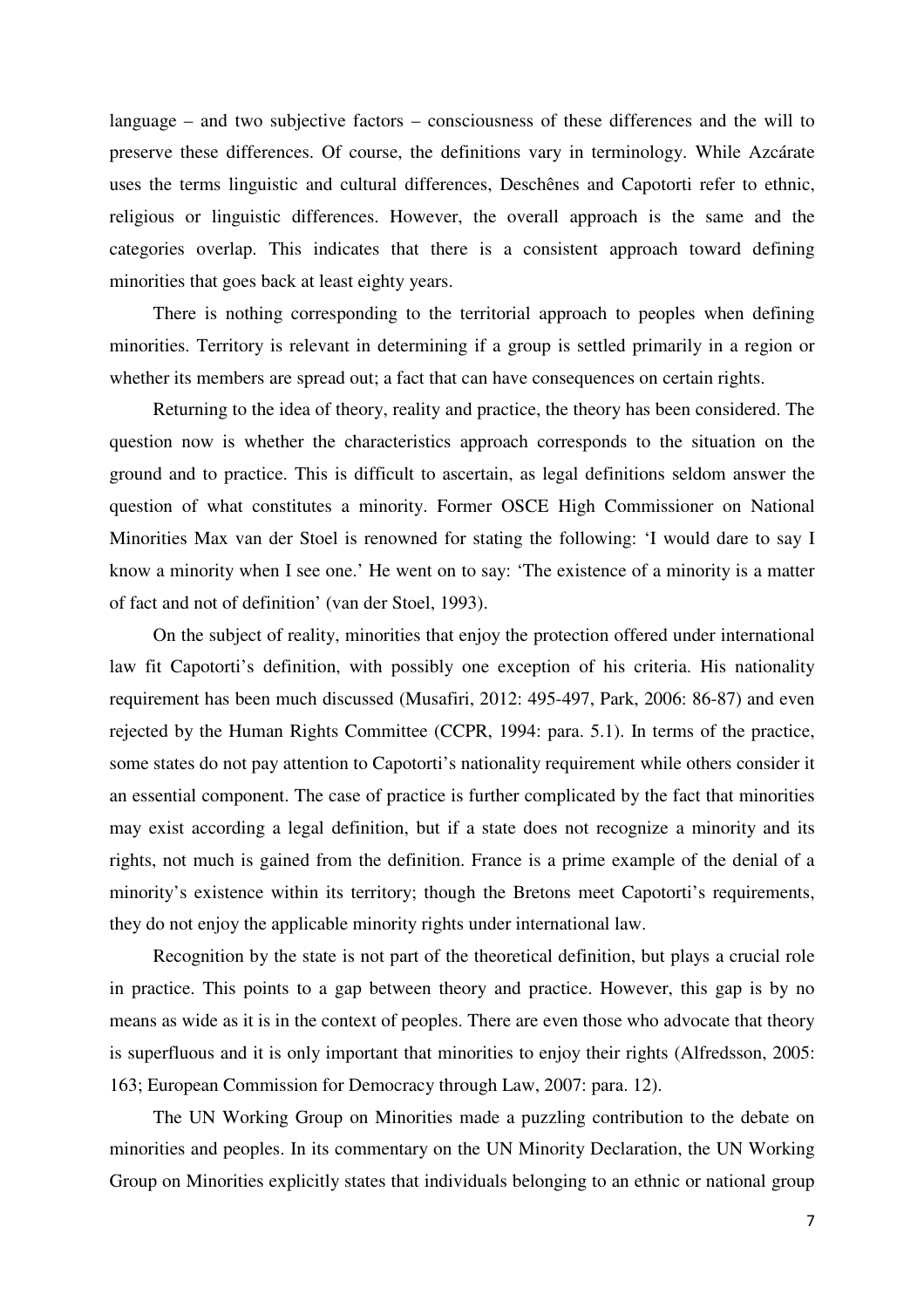may seek protection under minority rights. These same individuals may, when acting as a group, make claims based on the right to self-determination (Working Group, 2005: para. 15). Minority rights presuppose the existence of a group; without it, there is no member who can claim minority rights. According to this commentary, the same group of persons can be a people and a minority. For the aim of self-determination, the group is a people while individuals in the group are members of a minority. Clear delineation of the categories is either not possible or not desired.

Overall, a minority has been defined in a way that, though not legally binding, is accepted by states and minorities alike. One could fear that the definition is not used in practice and therefore has little impact. A key determinant in minority rights is the state in which the minority lives; though minority rights are based on international law, the state remains responsible for guaranteeing them. Without recognition from the state, minority rights are withheld from the minority.

### **3. Indigenous peoples**

Echoing the approaches to defining peoples and minorities, there is no binding definition for the term "indigenous people", a noteworthy lacuna considering that about 300,000 million persons belong to indigenous peoples (Corntassel & Hopkins, 1995: 346). Martinez Cobo's somewhat lengthy definition from 1986 is commonly referred to:

Indigenous communities, peoples and nations are those which, having a historical continuity with pre-invasion and pre-colonial societies that developed on their territories, consider themselves distinct from other sectors of the societies now prevailing in those territories, or parts of them. They form at present non-dominant sectors of society and are determined to preserve, develop and transmit to future generations their ancestral territories, and their ethnic identity, as the basis of their continued existence as peoples, in accordance with their own cultural patterns, social institutions and legal systems. (Martinez Cobo, 1986: para. 379)

This definition is a far more technical than Capotorti's. Nevertheless, Martinez and Capotorti have similar approaches. Both draw on objective and subjective factors. To be considered an indigenous people, a connection to the territory stemming from pre-invasion or pre-colonial times is necessary, a decisive criterion that is addressed below in the section on tribal groups. Moreover, the group has to consider itself different and has to have a desire to preserve these differences, two requirements seen in Capotorti's approach.

According to the UN Declaration on the Rights of Indigenous Peoples, there are two crucial components in the description of indigenous peoples: the original habitation of the land and the reliance on the land for the way of living (Article 26 (2)). This includes land for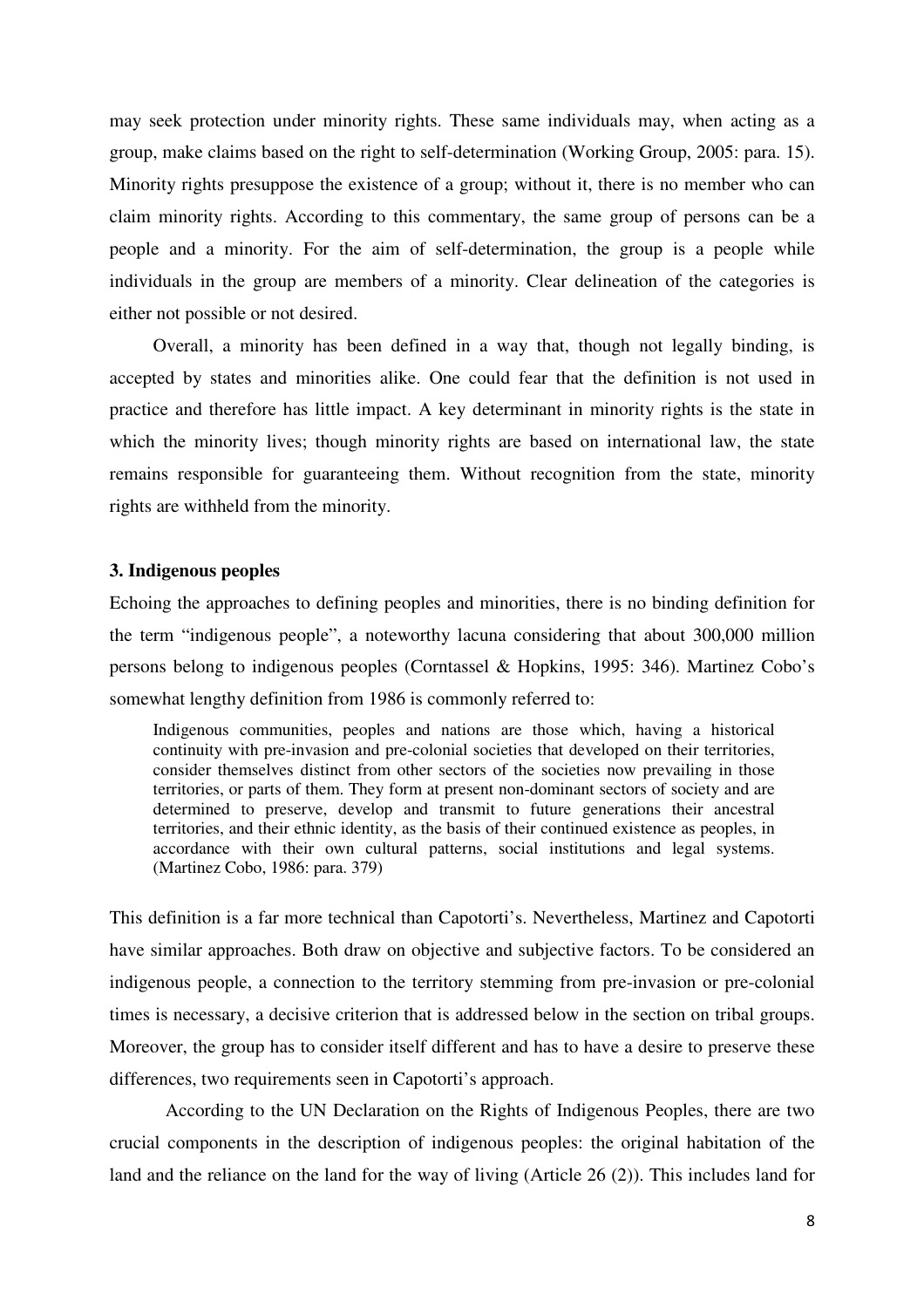herding, agriculture, hunting and fishing. The two criteria are specific to indigenous peoples, though some argue they are also applicable to tribal groups.

The World Bank also relies on a historical relationship with the land when defining an indigenous people. The revised 2013 version of Operational Policy 4.10 applies the very wide definition of 'a distinct, vulnerable, social and cultural group'. In addition, it lists four criteria that must be satisfied to varying degrees: self-identification, ancestral territory, customary cultural, economic, social and political institutions differing from the majority, and an indigenous language (World Bank, 2005/2013: para. 4). The definition's broad scope covers not only indigenous peoples, but also indigenous ethnic minorities, aboriginals, hill tribes, minority nationalities, scheduled tribes and tribal groups (World Bank, 2005/2013: para. 3). Rather elegantly, the World Bank closes any gaps between minorities and indigenous peoples by introducing a specific category for indigenous ethnic minorities.

A third institution, the International Labor Organization, has offered a definition in Convention No. 169 on Indigenous Peoples. It covers both indigenous peoples and tribal peoples (ILO, 1989: Art. 1 (1)). The ILO does not explicitly require the subjective. Tribal peoples are simply those that are different and at least partly govern themselves according to their own customs and laws. Indigenous peoples have longstanding ties with their land and retain some or all of their social, economic, cultural and political institutions. The word 'retain' indicates a forward-looking temporal element.

In all three definitions, distinctiveness from a larger society cannot be the decisive characteristic of an indigenous people, just as it cannot be for a minority. Both must have an inherent way of life, its own laws and an element of time. The latter is stressed more in reference to indigenous peoples.

Interestingly, membership in an indigenous people differs from membership in a people or in a minority. The territorial approach does not allow the individual to choose the people to which he or she belongs. Similarly, the characteristics approach seems to offer membership by birth. The possibility of opt-out may exist, as consciousness and religious affinity can be changed or deselected. Even then, an individual may still belong to a people according to the UNESCO report, which requires only the *majority* of criteria be fulfilled.

Membership in minorities is treated very differently from one minority to another. Until the late 1990s, Russian passports included information on nationality  $-$  in this case, membership in an ethnic minority. There was no opt-out possibility. Conversely, Danish and German minorities in the Danish-German border region were not required to offer this information. The 1955 Copenhagen-Bonn Declarations, which still serve as the basis for the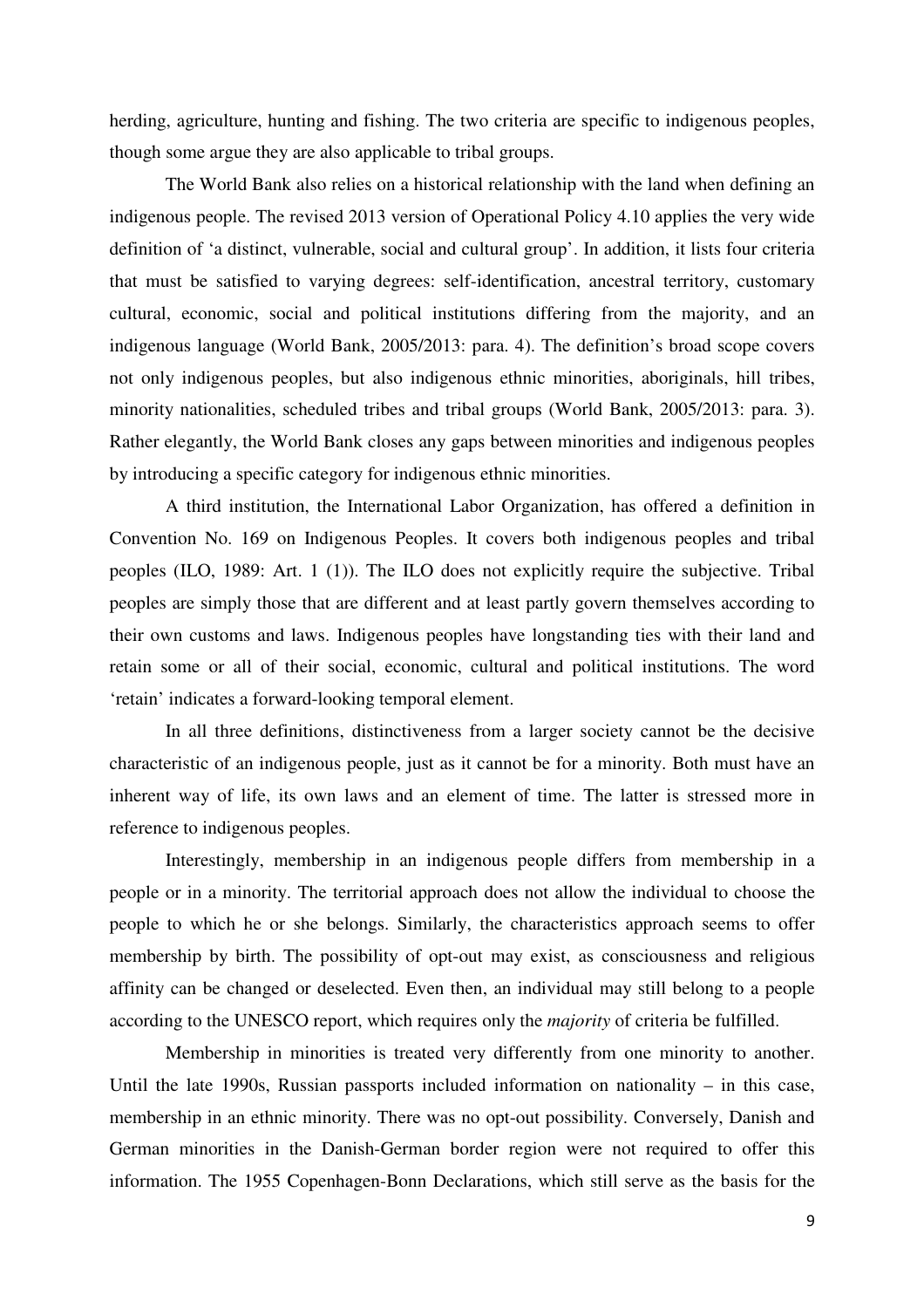regional minority regime, establish that no official authority may ask about membership in a minority. Thus, there are no official records of number of members in these two minorities, and no official opt-in or opt-out procedures. The individual is more or less free to select or deselect membership.

Membership in an indigenous people, on the other hand, requires both selfidentification of the individual and consent of the group (Martinez Cobo, 1986: para. 381). As Martinez Cobo notes: 'This preserves for these communities the sovereign right and power to decide who belongs to them, without external interference' (*ibid*: 382). Disputes about membership can ensue, as seen in the Lovelace case before the Human Rights Committee (CCPR). Sandra Lovelace had been denied indigenous rights on the basis of Canadian national law because she had married outside her tribe. It was maintained that in doing so, she had left her tribe and could not recover her indigenous rights. The CCPR, in favour of Lovelace, found that her absence of a few years had not severed her ties with her tribe and she should still enjoy indigenous rights under Canadian national law (Sandra Lovelace, 1977).

It is remarkable that the state has no role in determining membership, though hardly surprising when considering the history of indigenous peoples with dominant groups. If the state were to determine membership and the existence of the group, it could forego its international obligations by simply rejecting the existence of indigenous peoples in their territory, a practice not unknown when dealing with minorities.<sup>2</sup> Because self-identification alone is insufficient and acceptance of the group is required for membership, ill-founded and potentially abusive uses of indigenous peoples' rights can be prevented.

Martinez Cobo argues that indigenous peoples often have a strong indigenous identity and tend to be uninvolved with the majority population (Daes & Eide, 2000: para. 23). This leave-me-alone attitude may be one reason why indigenous peoples are granted the right to self-determination. It is presumed that they have no interest in joining the modern state, international relations and world politics (Corntassel & Hopkins, 1995: 344-345).

Article 3 of the UN Declaration on the Rights of Indigenous Peoples is a true copy of common Article 1 (1) of the ICCPR and the ICESCR; it does not restrict self-determination to its internal form. Article 4 of the Declaration, however, provides this restriction: "Indigenous peoples, in exercising their right to self-determination have the right to autonomy or selfgovernment in matters relating to their internal and local affairs, as well as ways and means for financing their autonomous functions."

In short, self-determination for indigenous peoples is not risky for the state because it stays within the state's boundary (Kingsbury, 438-440). Indigenous peoples are explicitly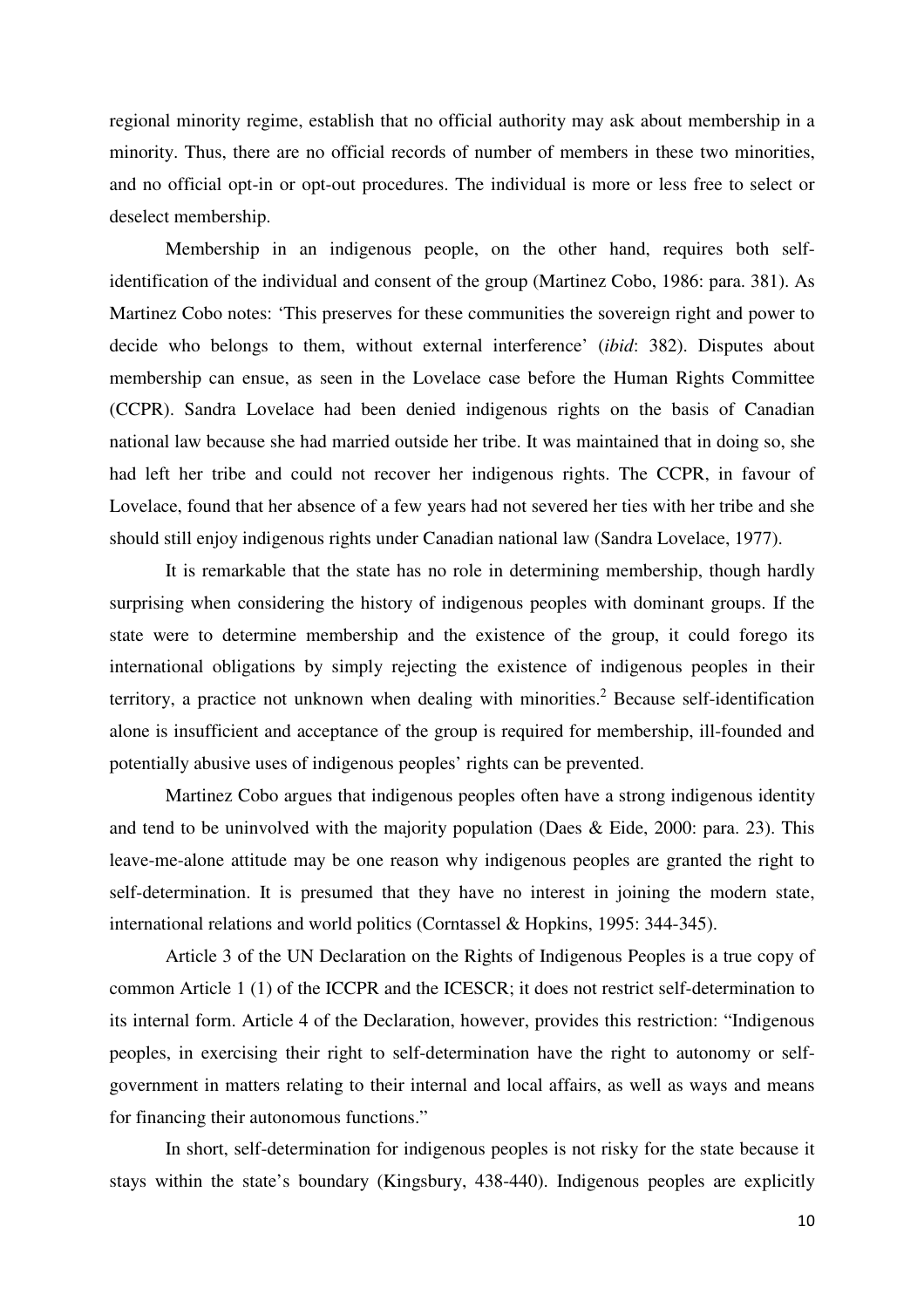granted the option of keeping away from the majority population. Though, Article 5 of the Declaration provides the right for indigenous peoples to participate fully in the life of the state, *if they so choose.* 

Here lies another point of difference between indigenous peoples and minorities. While the purpose of minority rights is to include minorities in the majority population while maintaining their distinctiveness, indigenous rights aim at autonomous development (Daes & Eide, 2000: para. 8). The two sets of rights seem to differ fundamentally. At the same time, if a group decides to rely on the internationally accepted framework – the minority rights regime and the indigenous rights regime – it could define itself according to which rights it wishes to claim. Of course, it would have to fulfil the objective criteria as well.

Another point that needs to be addressed is indigenous peoples claiming minority rights (Daes & Eide, 2000: para. 18; Working Group, 2005: para. 17). The Human Rights Committee speaks of 'members of indigenous communities constituting a minority' (CCPR, 1994: para. 3.2). Sweden, for example, extends protection under the Framework Convention to its Sami people. Curiously, it is not possible for minorities to claim indigenous rights, namely that of self-determination. However, there have been instances where minorities were granted rights over the natural resources in the territory in which they normally reside.

The two UN Declarations – one on minorities and one on indigenous peoples – show two distinct approaches toward rights. The titles alone indicate different approaches. The UN Declaration on the Rights of Persons Belonging to National Minorities uses an individual approach, though a group existence is presupposed. The UN Declaration on the Rights of Indigenous Peoples seems to be more collective. In truth, it includes both collective and individual rights.

In sum, when comparing indigenous peoples to peoples and to minorities, five points stand out. Firstly, indigenous peoples are defined by the group characteristics approach. Secondly, membership can be a contested, as both the individual and the group must agree. Thirdly, both peoples and indigenous peoples enjoy self-determination, though indigenous self-determination is restricted to the internal form. Fourthly, indigenous peoples may claim minority rights, but minorities cannot as readily claim indigenous rights. Lastly, minority rights are individual rights, whereas indigenous rights can be both individual and collective.

# **4. Tribal groups**

Tribal groups rarely attract attention on their own; they are often mentioned in the context of indigenous peoples and the same rules often apply. ILO Convention No. 169, for example,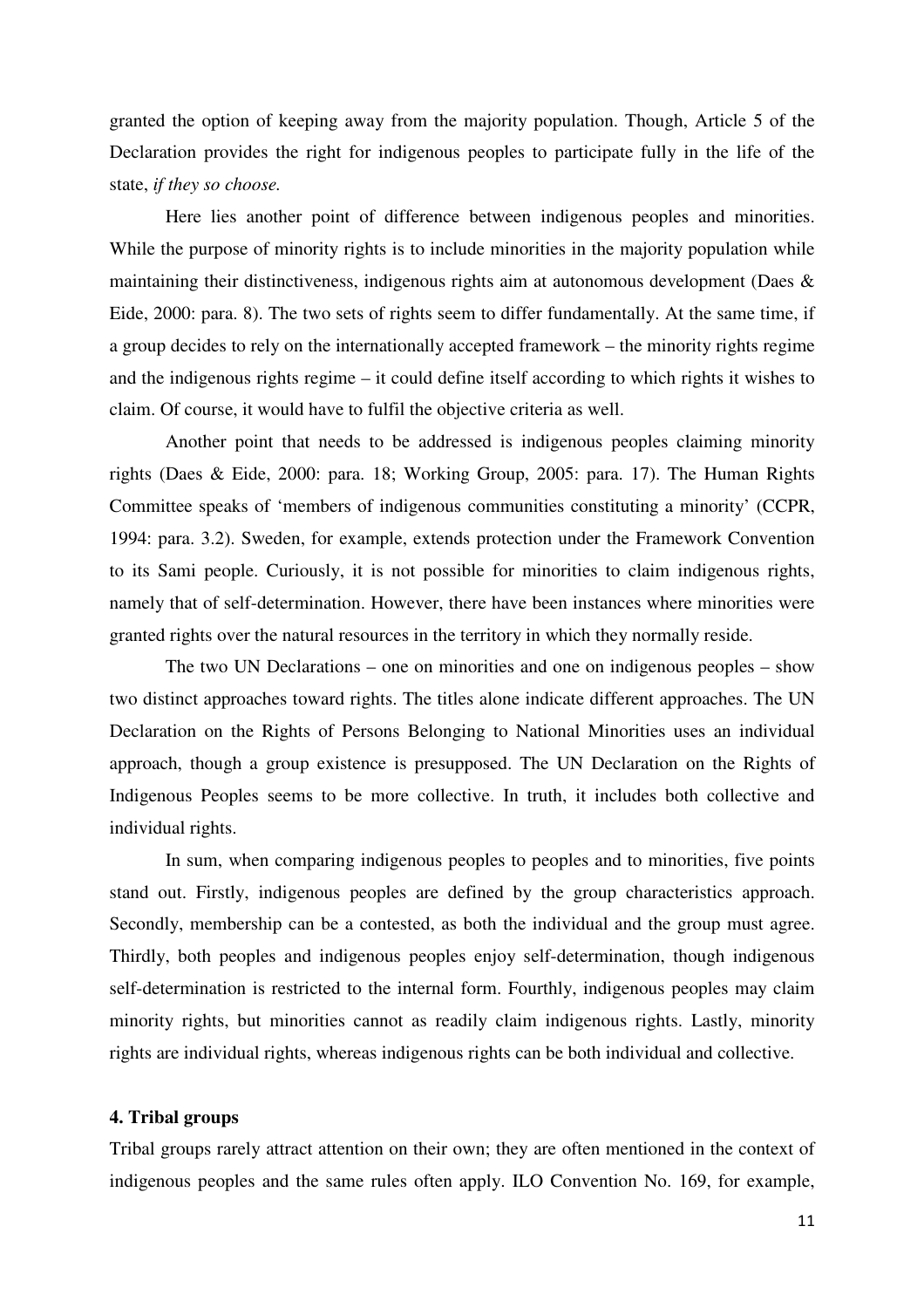addresses both indigenous and tribal peoples. Like indigenous peoples, tribal groups are defined as being different and having their own traditions and laws. Then how do we differentiate a tribal group from an indigenous people?

Literature suggests there is a geographical, or more precisely, a historical distinction. Indigenous peoples have been split into three categories: groups subjected to colonialism, groups that meet all the criteria of the first category but were not subjected to colonialism (the so-called non-state nations), and groups in which settlers occupied the land. Examples of the three categories, respectively, are: groups in Africa and parts of Asia, East Asian groups in states that were not colonized such as China and India, and native groups in the Americas and Australia (Corntassel & Hopkins, 1995: 352-353). While the latter native groups have been, without a doubt, accepted as indigenous peoples, the first category and, to a certain degree, the second category have been marginalized in the discussion of indigenous rights. $3$  These two categories may, however, find themselves under the heading of tribal groups or tribal peoples, which are often mentioned alongside indigenous peoples (Musafiri, 2012: 490-493).

Whether or not it is justified to refuse to call African groups indigenous has little practical relevance. These groups exercise self-identification, often define themselves as indigenous peoples and have forums within the United Nations where they can participate. This is both clever and a last resort; there is no Permanent Forum for Issues Concerning Tribal Peoples. The Secretariat of the Permanent Forum on Indigenous Issues states that for all 'practical purposes the terms indigenous and tribal are used as synonyms in the UN system when the peoples concerned identify themselves under the indigenous agenda' (Secretariat, 2004: para. 6).

What also becomes clear is that tribal peoples are not necessarily the first to inhabit a territory. They do not fulfil the "prior-criterion" otherwise fulfilled by indigenous peoples. For this reason, the Saramaka people brought its case against Suriname before the Inter-American Court of Human Rights as a tribal people and not an indigenous people (Saramaka, 2007: para. 79). On the basis of criteria known to be applicable to indigenous peoples, the Court established the Saramaka people as a tribal people (Saramaka, 2007: paras. 80-84). Whatever the case may be, the Secretariat of the Permanent Forum on Indigenous Issues does not stress the importance of the "prior-criterion".

Two points need to be considered. First, the assertion that Africa is inhabited by tribal peoples instead of indigenous peoples is problematic. It has been argued that the term tribal is too broad and encompasses almost all groups within Africa (Lehmann, 2006/2007: 516). The concept of tribe is then rendered meaningless. Secondly, if the "prior-criterion" is not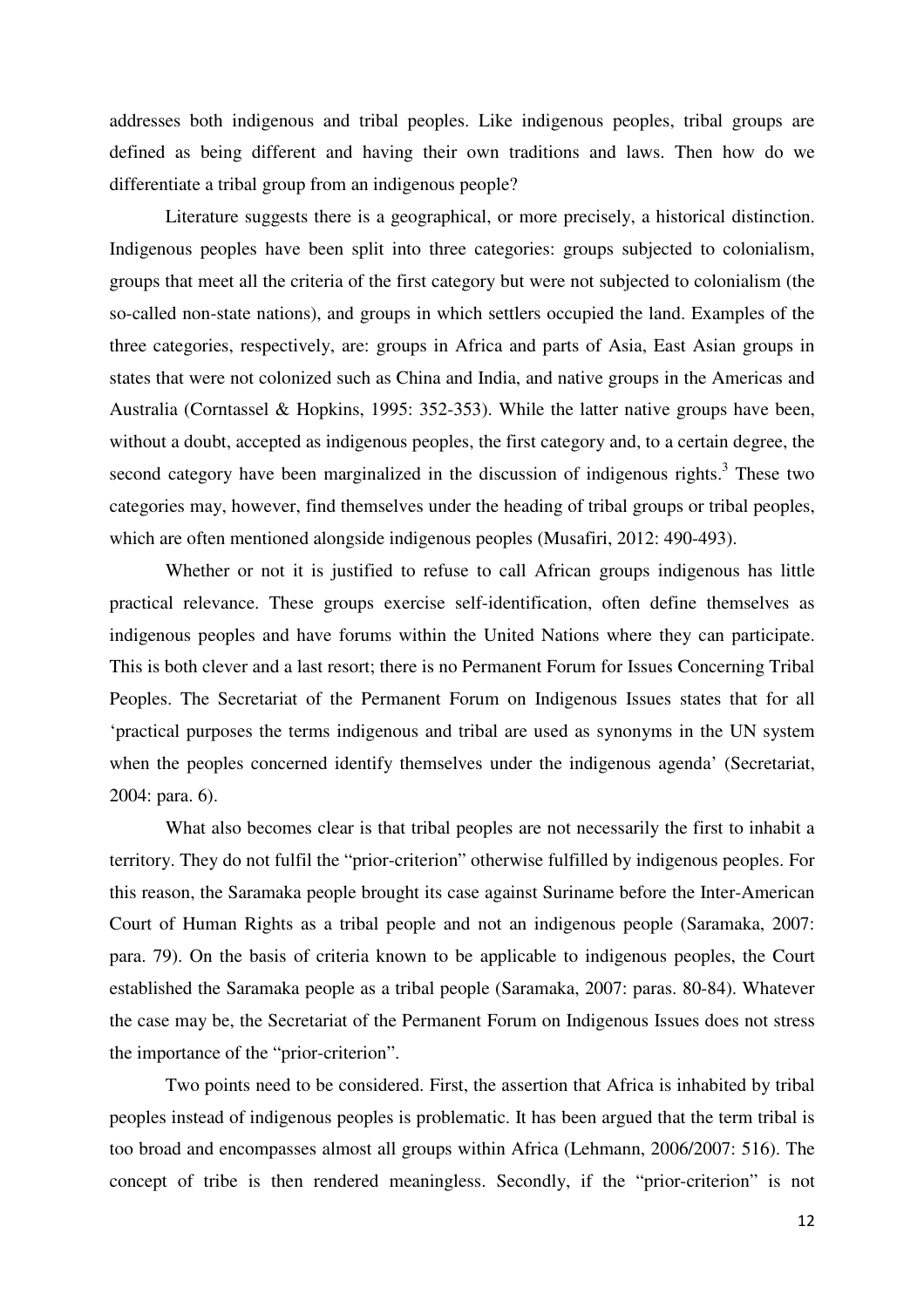important in defining a tribal group, we are almost back at the definition of a minority, though a close connection to the land remains a differentiating factor.

Tribal peoples are, at times, the same as indigenous peoples and share many defining characteristics with minorities. To make matters more confusing, tribal peoples are also closely connected to nations. According to Douglas Sanders's historical narrative, the terms tribe and nation were used interchangeably depending on the historical context (Sanders, 1993: 29-33). Tribes in the New World were described alternately as tribes or nations, and later on, only as tribes. According to Sanders, the term tribe implied wandering savages while the term nation implied civilization. In colonial times, the term tribe was preferred. After World War II, this view was rejected along with colonization. The term tribe faded into the background while the term nation was readopted. However, the story does not end here. Presently, there is no consistent use of the terms tribal people and nation in the United States and Canada. In Canada, the term nation and even the term peoples were long rejected due to their suggestion of self-determination. Today, the terms 'first nation' and 'band' are accepted.

In conclusion, the picture remains blurry. Tribal groups are mostly, but not entirely, the same as indigenous peoples. The difference in definition has little practical relevance as both enjoy the same rights. Tribal peoples may also be considered nations, with whatever attached connotations.

# **5. Nations**

Self-Determination may be limited to peoples and indigenous peoples. However, when Woodrow Wilson introduced the principle after World War I, self-determination was applied to nations and conceived in its internal form (Knight, 1985: 254-258). It was only after World War II that self-determination became a right for peoples.

Gudmundur Alfredsson suggests that the term nation was too ethnically loaded and, for practical purposes in the United Nations, was replaced by the term peoples (Alfredsson, 2005: 170). He posits that the terms nation and peoples can be used interchangeably. While Alfredsson's explanation may be the simplest and therefore the most desirable, the two terms carry different connotations and are used differently. If Alfredsson is correct, today's global organization would be called the United *Peoples* and not the United *Nations*. Where Alfredsson is correct, however, is that nations and peoples can be the same group of persons. The definition of nation seems to rely on ethnicity and, as a result, seems to follow the characteristics approach: '[E]thnicity is what makes a nation' (Mabry, 2008: 13).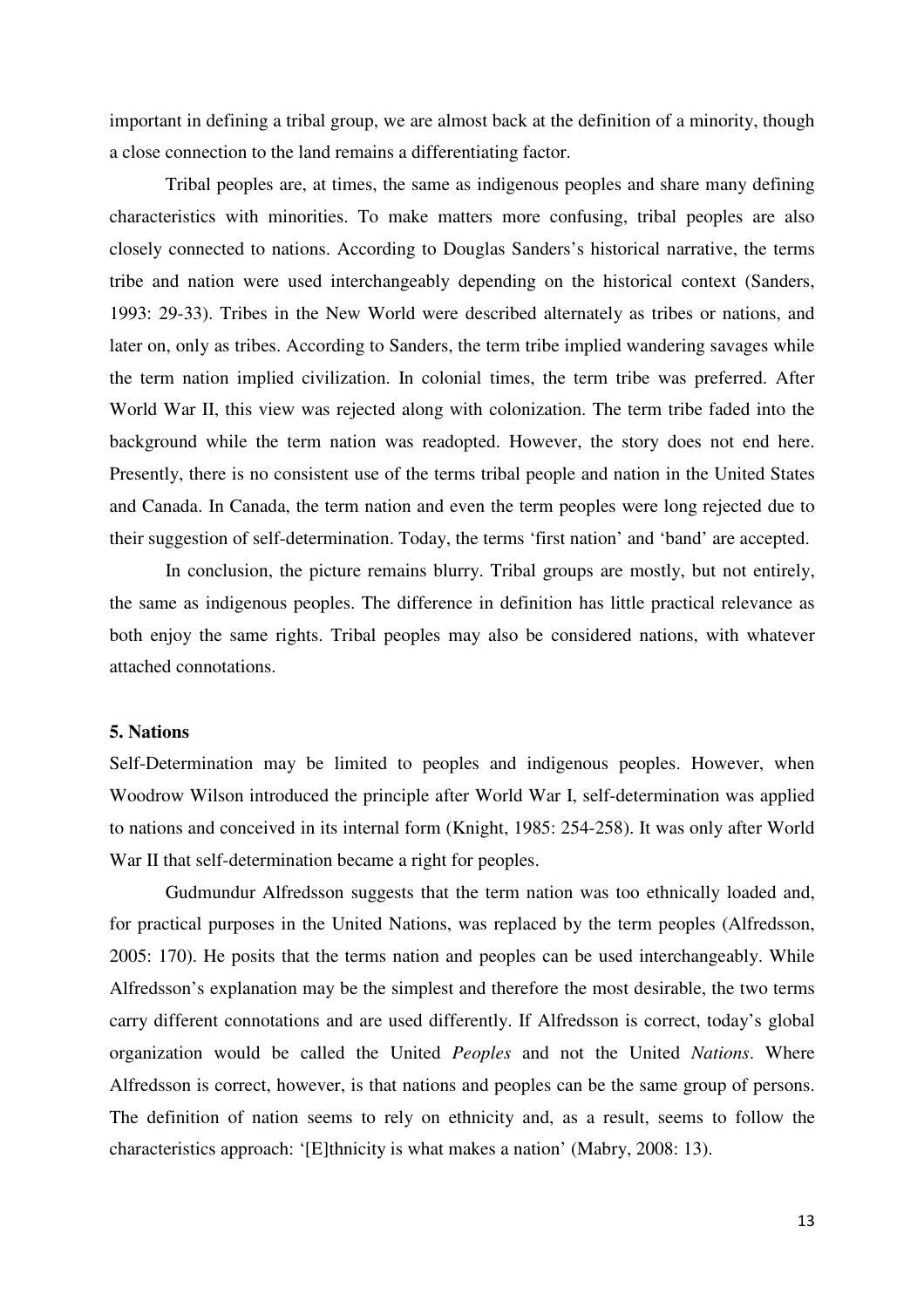Dinstein thought it important to distinguish between peoples and nations. However, his approach only further complicates categorization:

A nations is easy to define inasmuch as it consists of the entire citizen body of the State. ... In each State there is one nation … but within the compass of one state and one nation there can exist several peoples, large and small. (Dinstein, 1976, 103-104)

Here, we see the territorial approach to defining a nation. However, when defining a people, Dinstein rejects the territorial approach and calls upon the objective and subjective factors of the characteristics approach (Dinstein, 1976: 104). Ultimately, both nations and peoples have been defined according to territory and characteristics.

The term nation carries two different meanings. In many states in Western Europe, for example, nation implies citizenship in a state. On the other hand, in Eastern Europe and many other regions, nation implies an ethnic bond (Bagley, 1950: 10). Originally, the Latin word *nation* meant origin or membership of a community, a relationship with a community into which one was born (Frunda, 2005: para. 12). The French revolution gave birth to the concept of nation as citizenship, while the understanding of nation as a cultural, unifying entity emerged in Germany. It is emphasized several times in a report to the Parliamentary Assembly of the Council of Europe that these two concepts coexisted peacefully for several centuries (Frunda, 2005).

No generally accepted definition of the term nation exists, let alone a legally binding one. This would necessitate choosing between at least two concepts of nation. In his report, rapporteur György Frunda's uses a definition of nation he attributes to 'Mr Nick'. The definition takes the characteristics approach and includes both concepts of nation:

A nation is a specific political, social, economic and cultural community, often with a common language, culture and history, living in neighbouring territories, with 'independent' political institutions and social organisations; it presupposes a politically sovereign people, master of its own territory, with its own economic life and its state or, failing this, which aspires strongly to these things. (Frunda, 2005: para. 25)

The first part of the definition describes characteristics we have seen when defining other groups. In the last part, however, Nick defines a nation as a politically sovereign people, or at least a people that aspires to be politically sovereign, master of its own territory, with its own economic life and its state (see also Cobban, 1970: 48). Here, external self-determination seems to be the defining characteristic that sets a nation apart from the other groups. Frunda concludes:

I consider that both definitions of "nation" are still valid today. A new definition is therefore unnecessary. What is important, from both a political and a legal standpoint, is genuine acceptance of every individual's right to belong to the nation which he feels he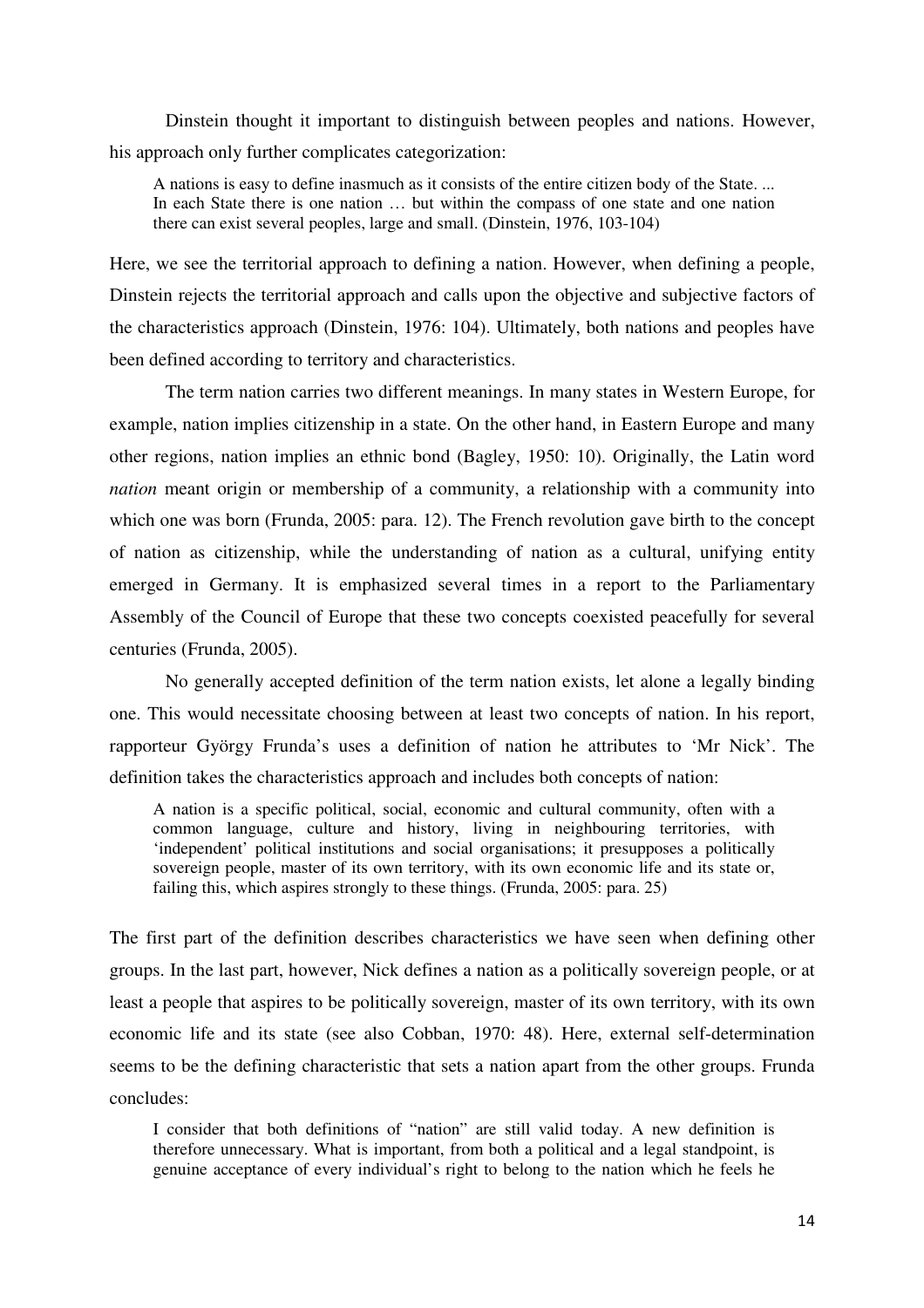belongs to, whether in terms of citizenship or in terms of language, culture and traditions. (Frunda, 2005: 22)<sup>4</sup>

Frunda goes on to examine the use of the terms nation and people and finds that in states such as Spain, Italy and Slovenia, the two terms coexist in their respective constitutions (Frunda, 2005: 43-48). This is arguably a solution to understanding how the United *Nations* is based on the *people's* right to self-determination.

Frunda speaks only of the term nation with respect to Europe, while Capotorti in the 1970s attempted define minorities on a global level. He received a comment from the Soviet Union that no minorities existed in its territory as defined by Capotorti. In the Soviet Union, only 'nations' and 'nationalities' were referred to. At the time, the term 'nationalities' was also being used in Yugoslavia. It covered the same groups of people as the term minorities in other countries. In Romania, the term minority was substituted with the term 'co-inhabiting nationality' (Capotorti, 1991: 34). While the Soviet Union, Yugoslavia and Romania used the same term, they did not attach the same meaning to the word.

China operates with the concept of nations. The Han-Chinese is one of 56 nations recognized in the China. Yet, it makes up more than 90% of the population and is traditionally in power. The other 55 nations vary considerably in size and are often described as ethnic minorities.

Outside of Europe's borders, European states advocated the civil or territorial approach regarding peoples during decolonization. For example, decolonization in Africa was about peoples, and possibly tribal groups or indigenous peoples, but never about nations. While this may be true for Africa, the term nations is a familiar term in the East Asian context.

By the characteristics approach, virtually all states in the world are multinational. Exceptions are states such as Iceland or Portugal, where one group of persons exists. In these cases, the nation and the people is the same, the terms interchangeable, thus proving Alfredsson's argument correct. The picture remains unclear and could perhaps be simplified by adopting a term for all persons within one state. It would have to be one term – be it people or nation or something entirely different – agreed upon by international law.

# **6. Comparing definitions**

The five categories – people, minority, indigenous people, tribal group and nation – show large overlaps, which are presented in table 1 below. Tribal groups overlap with indigenous peoples to the largest extent, with the aforementioned "prior-criterion" as the only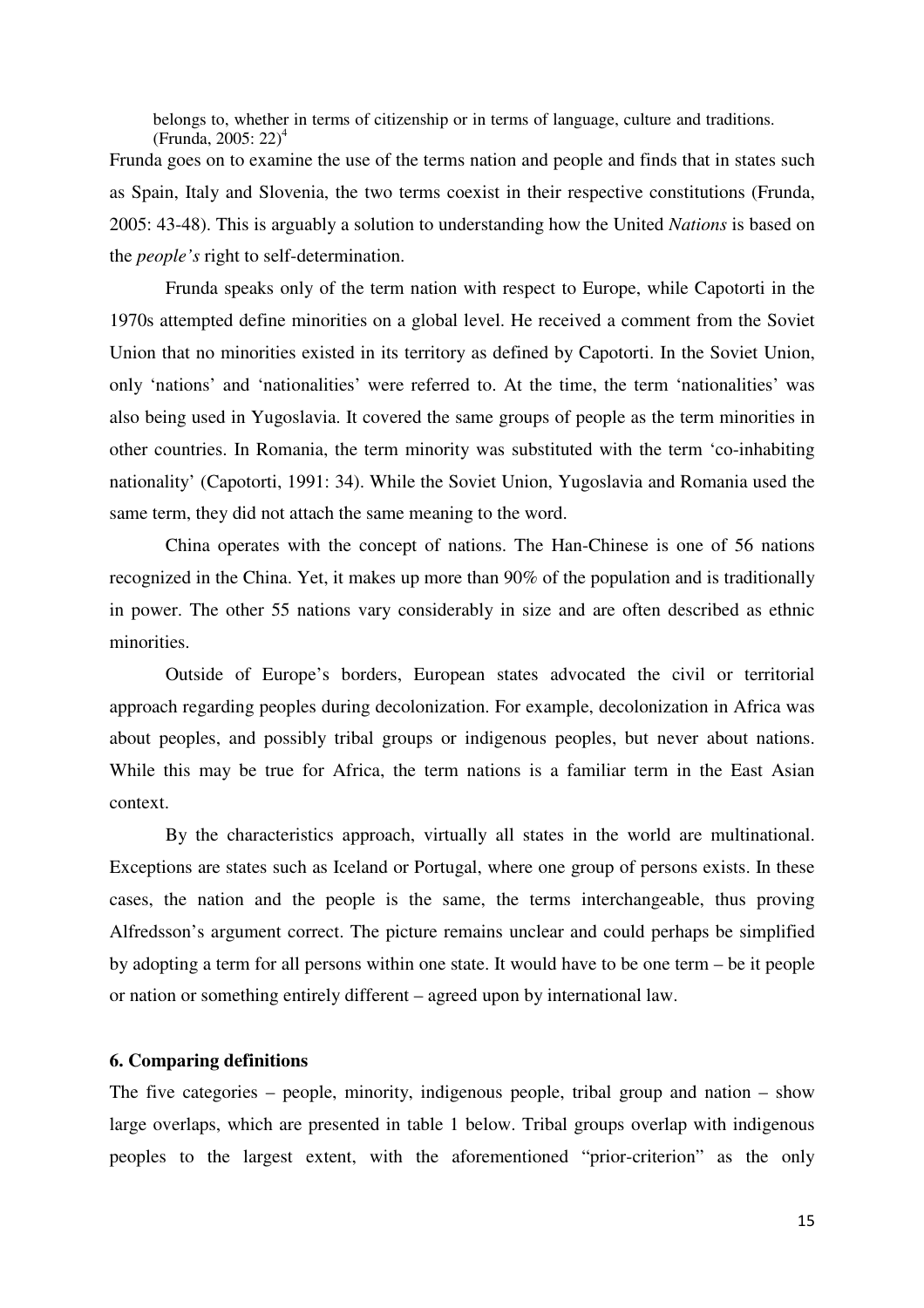differentiating factor. As they are treated the same within the UN system, the category tribal group has been omitted from the table. The other four categories are included in the table, with both people and nation divided into a territorial approach and a characteristics approach.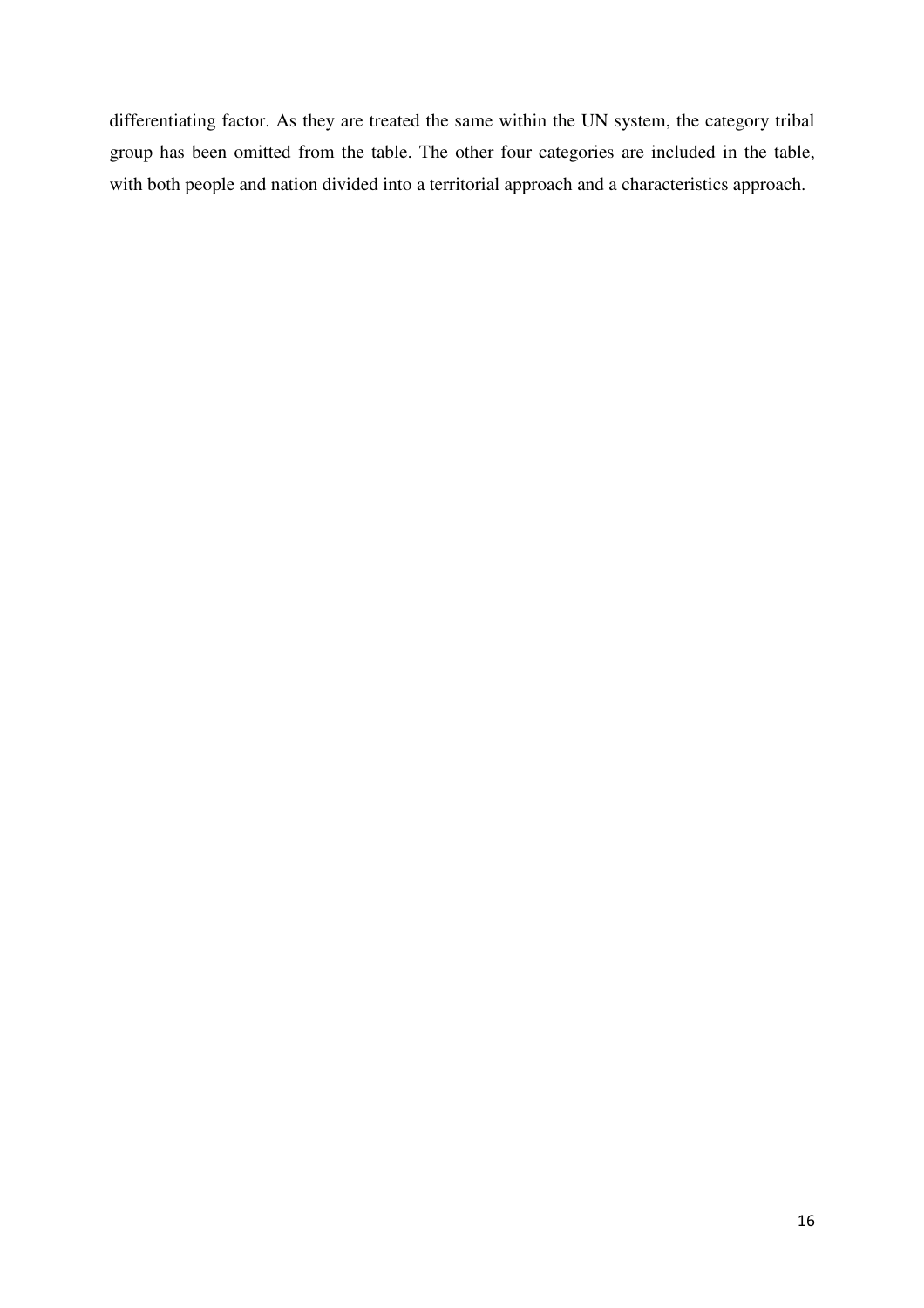# Table 1. Comparing definitions

|                                                  | <b>People</b><br>territorial<br>app. | <b>People</b><br>char. app.<br>(UNESCO) | <b>Minority</b><br>(Capotorti)    | Indigenous<br><b>People</b><br>(Martinez<br>Cobo) | <b>Nation</b><br>Char. App.<br>(Nick) | <b>Nation</b><br>terr. app. |
|--------------------------------------------------|--------------------------------------|-----------------------------------------|-----------------------------------|---------------------------------------------------|---------------------------------------|-----------------------------|
| <b>Territorial approach</b>                      |                                      |                                         |                                   |                                                   |                                       |                             |
| One state $=$ one                                | $\mathbf X$                          |                                         |                                   |                                                   |                                       | $\mathbf X$                 |
|                                                  |                                      |                                         |                                   |                                                   |                                       |                             |
| <b>Characteristics approach</b>                  |                                      |                                         |                                   |                                                   |                                       |                             |
| Characteristics/differences                      |                                      |                                         |                                   |                                                   |                                       |                             |
| Common tradition                                 |                                      | $\mathbf X$                             | (x)                               | (x)                                               | $\mathbf X$                           |                             |
| Racial<br>ethnic<br><b>or</b><br>characteristics |                                      | $\mathbf X$                             | $\mathbf{X}$                      | $\mathbf X$                                       |                                       |                             |
| Cultural characteristics                         |                                      | $\mathbf X$                             | $\mathbf X$                       | $\mathbf X$                                       | $\mathbf X$                           |                             |
| Linguistic characteristics                       |                                      | $\mathbf{X}$                            | $\mathbf X$                       |                                                   | $\mathbf X$                           |                             |
| Religious or<br>ideological<br>charact.          |                                      | X                                       | (religion<br>$\mathbf X$<br>only) |                                                   |                                       |                             |
| Consciousness                                    |                                      |                                         |                                   |                                                   |                                       |                             |
| Consciousness                                    |                                      | $\mathbf X$                             | $\mathbf X$                       | $\mathbf X$                                       | (x)                                   |                             |
| Preservation<br>of<br>characteristics            |                                      |                                         | $\mathbf{X}$                      | $\mathbf X$                                       |                                       |                             |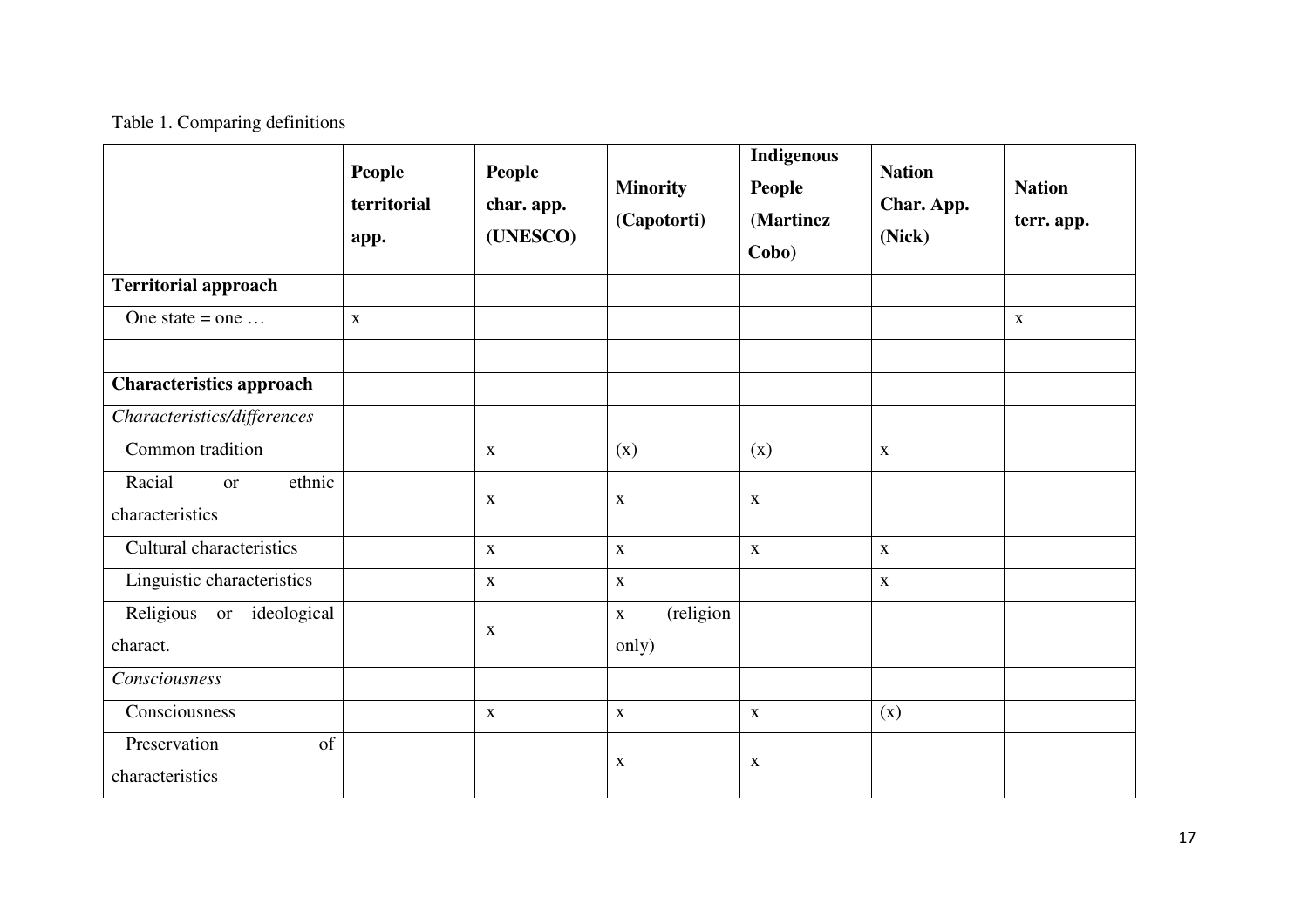| <b>Territory</b>              |   |              |             |                                  |                      |             |
|-------------------------------|---|--------------|-------------|----------------------------------|----------------------|-------------|
| Territorial connection        |   | $\mathbf{X}$ | (L)         | $\mathbf X$                      | $\mathbf X$          |             |
| over time                     |   |              |             | $\mathbf X$                      |                      |             |
| Way of living                 |   |              |             | (L)                              |                      |             |
| Common institutions           |   |              |             |                                  |                      |             |
| Common economic life          |   | $\mathbf{X}$ |             |                                  | (x)                  |             |
| Institutions                  |   | $\mathbf{X}$ |             | $\mathbf{X}$                     | $\mathbf X$          |             |
| Legal system                  |   |              |             | $\mathbf X$                      | (x)                  |             |
| Other factors                 |   |              |             |                                  |                      |             |
| Number of persons             |   | $\mathbf X$  | $\mathbf X$ |                                  |                      |             |
| Non-dominant position         |   |              | $\mathbf X$ | $\mathbf X$                      |                      |             |
| Nationality requirement       |   |              | $\mathbf X$ |                                  |                      |             |
| Historical continuity/'prior' |   |              |             | $\mathbf X$                      |                      |             |
| Aspiration of becoming a      |   |              |             |                                  | X                    |             |
| state                         |   |              |             |                                  |                      |             |
|                               |   |              |             |                                  |                      |             |
| <b>Self-Determination</b>     | X | X            |             | <i>(internal)</i><br>$\mathbf X$ | (very<br>$\mathbf X$ | $\mathbf X$ |
| Consequence                   |   |              |             | only)                            | probably)            |             |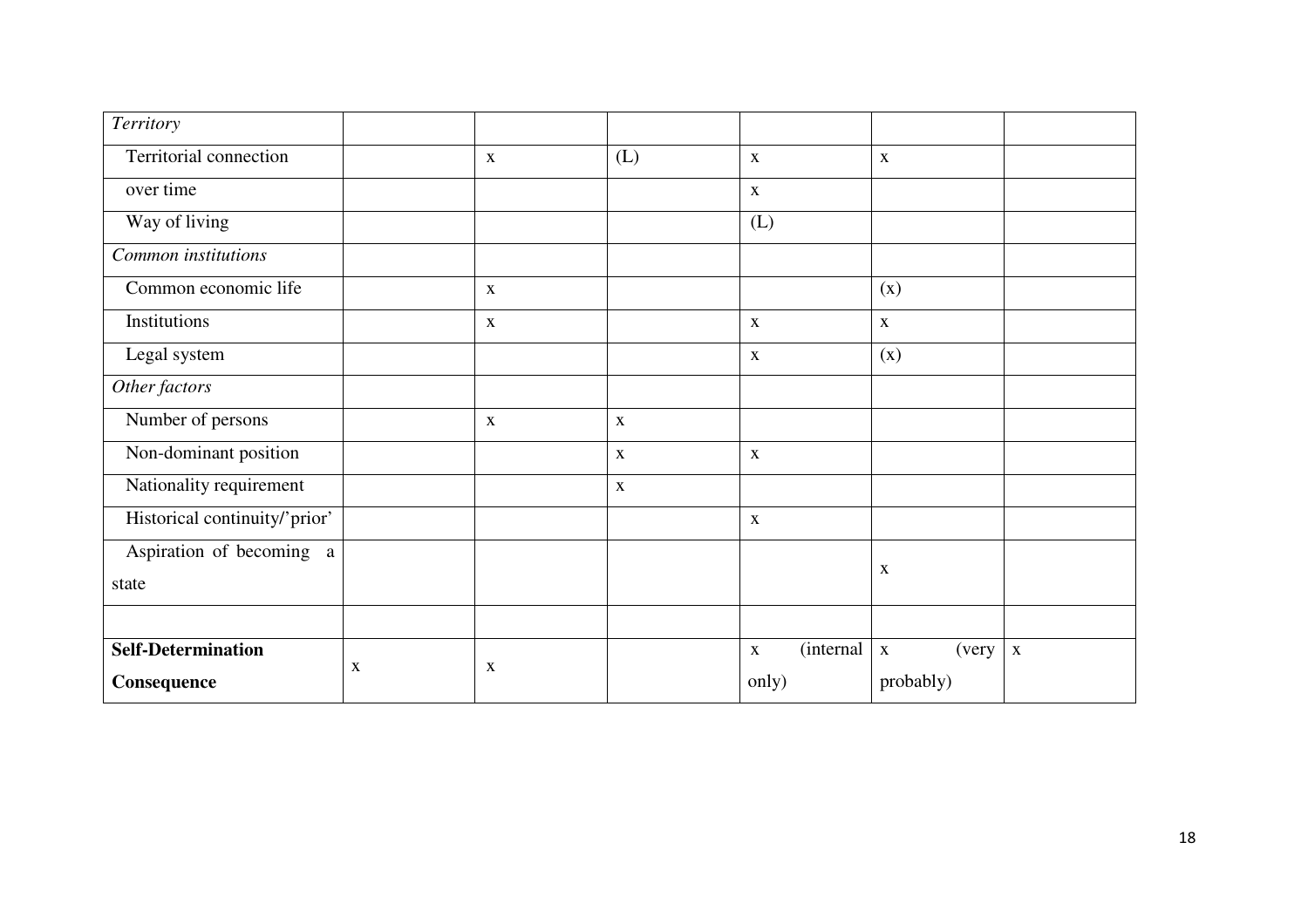An x in the table indicates that the respective factor is mentioned in the definition. An (x) indicates that the factor is not mentioned explicitly, but by the wording of the definition, the factor is fulfilled. Lastly, an (L) indicates that the factor is included in a definition in the wider literature or wider description of the category.

The territorial approach, or what is also known as the civic approach, is only applicable to peoples and nations. This, however, has already posed a challenge to the international system. Four (five if we include tribal groups) categories can be defined by a characteristics approach, or what is also known as the ethnic approach. As the term ethnic itself is unclear, its connotations having changed over time from racial to cultural (Knight, 1985: 249-259), the term characteristics will be used here. Likewise, the term territorial will be kept, as it aptly covers the process of decolonization.

As clearly shown in the table, the different categories share many factors. The wording of criteria may vary slightly from definition to definition, but the meaning is the same. In these cases, an x is warranted. For example, common tradition is only explicitly mentioned in relation to peoples. Nick's definition of nation includes common characteristics (language, culture and history), which can be taken to mean the same. Capotorti's definition of minority, on the other hand, only indirectly includes common tradition.

In terms of the subjective factors, it is interesting to note that a nation is not conscious of being a nation, or at least consciousness is not a defining characteristic of a nation. In Nick's definition, consciousness is not required, but it is implied in common history, language and culture. For the other groups, consciousness is indispensable; without it, there is no people, minority or indigenous people. It can be argued that nations have surpassed the need for consciousness. A nation, with a stronger sense of independence and selfunderstanding, requires less effort to preserve its defining characteristics than, say, a minority fighting for its identity. Of course, if consciousness were the decisive difference between nations and minorities, there still would be no clear delineation of the two categories. Moreover, who can decide if a group is fighting for its identity against a "majority other" or if a group is above the need for self-affirmation?

The assumption established in the introduction was that different names have different legal consequences. Decolonization, a prime example of the territorial approach to peoples, was based on self-determination. When it comes to the characteristics approach, matters become uncertain. Common Article 1 of the ICCPR and the ICESCR does not specify peoples as defined by the territorial or characteristics approach. As it is stressed that *all* peoples have a right to self-determination, both territorial and characteristics approaches to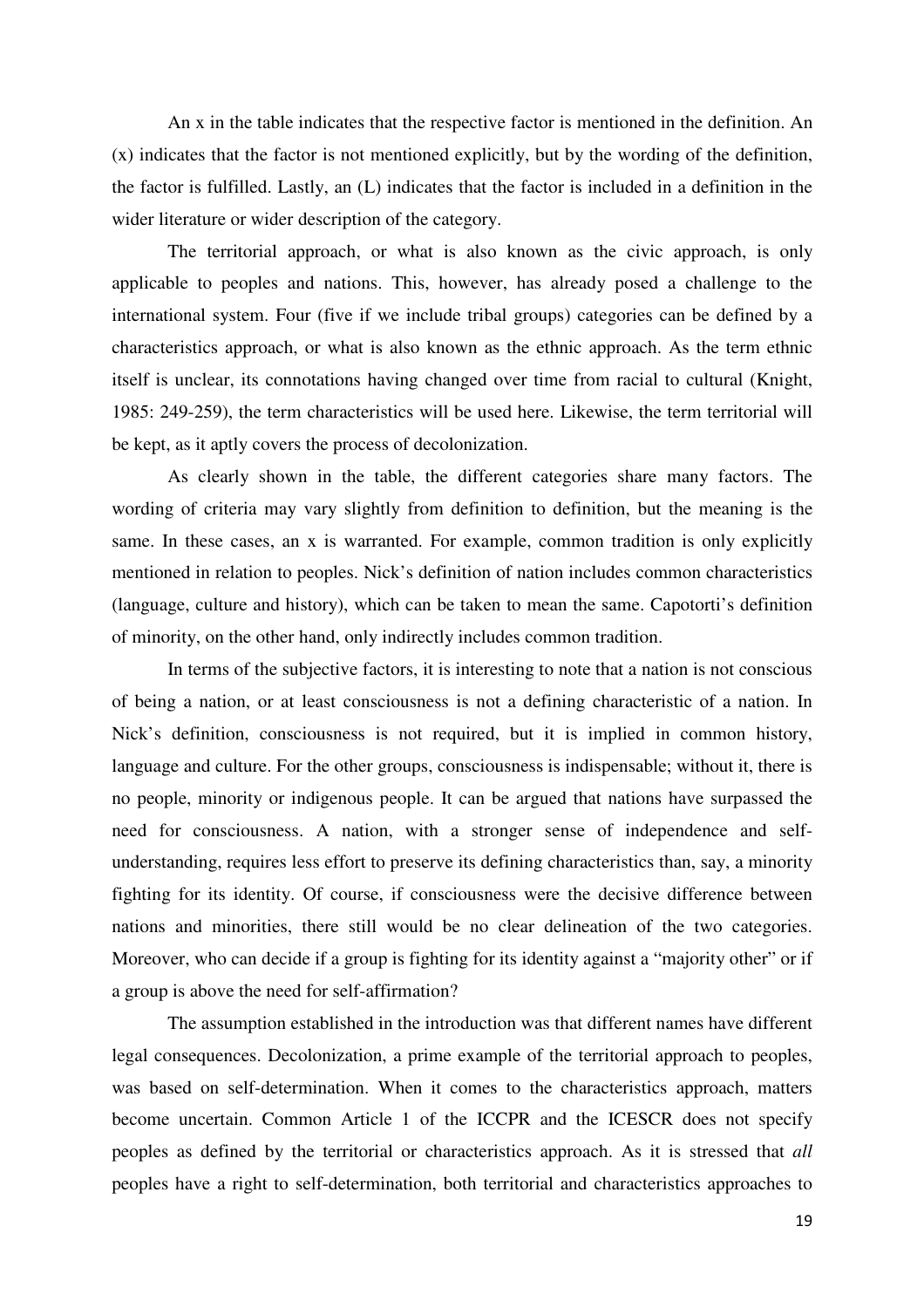defining peoples receive an x for this criterion. Minorities, on the other hand, do not enjoy a right to self-determination. According to the CCPR, one must distinguish between the rights of Article 1 and of Article 27 of the ICCPR (CCPR, 1994: para. 3.1.). According to the UN Declaration on Indigenous Peoples, indigenous peoples have a right to internal selfdetermination. Of the many overlaps between categories, minorities and indigenous peoples seem to overlap significantly. In fact, indigenous peoples claim minority rights. It is of popular opinion that a distinction between minorities and indigenous peoples is critical (Aukerman, 2000: 1019; Daes, 1996: para. 47; Martínez, 1995: para. 95).

When it comes to the self-determination of nations, we again distinguish between the territorial and characteristics approach. By the territorial approach, self-determination is inherent, as the nation will have already achieved the status of independent state. By the characteristics approach, there is no international treaty, declaration or resolution that explicitly awards nations a right to self-determination, but several arguments point in favour of it. Firstly, internal self-determination was historically conceived to be awarded to nations (Barten, 2014: 188-189). Secondly, by Alfredsson's claim that nations and peoples are interchangeable, nations have the same rights as peoples. Thirdly, institutions are a strong requirement when defining a nation, and institutions are arguably a prerequisite for independent statehood. Finally, it would be contradictory to establish a category of persons that strongly aspire for statehood, and withhold exactly that from the category. In sum, all groups, with the exception of minorities, feature a right to self-determination.

Self-determination has only been treated generally thus far and in its external form – independent statehood. The table would look slightly different if we considered internal selfdetermination, where minorities might receive an x. Still, no source of international law explicitly states that minorities have a right to any kind of self-determination. In fact, documents such as the General Comment by the CCPR and the UN General Assembly Resolution 2625 on Friendly Relations seem to preclude a minority's right for selfdetermination entirely. It can be argued that autonomy arrangements fall under the category of internal self-determination (Barten, 2014). Thus, to deny a minority the right selfdetermination is to deny its autonomy, and to deny that autonomy is inherent in selfdetermination. This leaves the question, what constitutes internal self-determination if not autonomy? While these are valid considerations, they go beyond the scope of the definitions currently being discussed.

As the definitions of the five categories overlap to a large extent, it seems incomprehensible that all groups enjoy self-determination with the exception of minorities.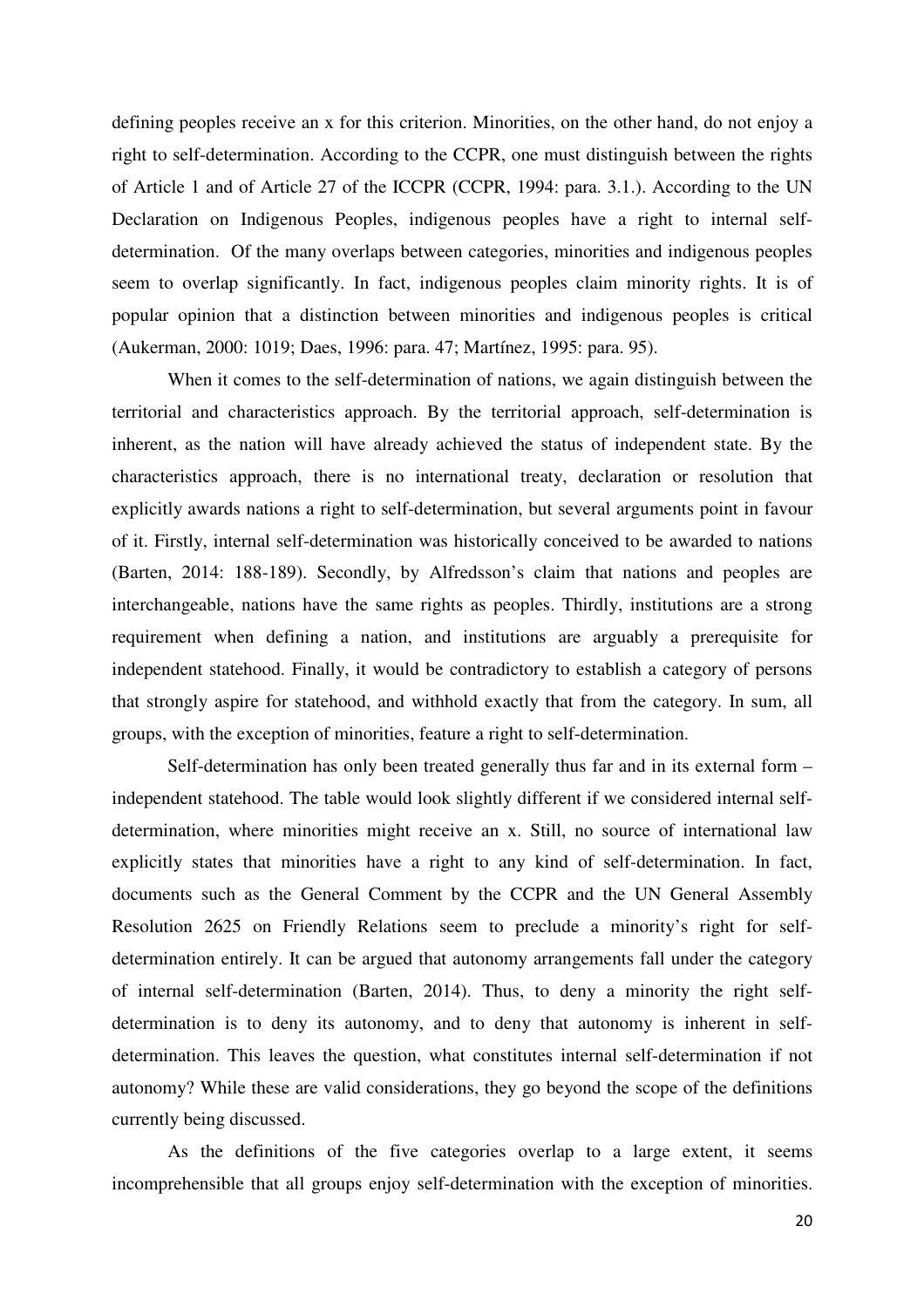This is, however, the accepted legal situation today. With overlapping grey areas and different sets of rights available to each category, a group hypothetically could make a strategic and legally informed decision about its self-identification. In practice, however, this is an impossible undertaking. As groups evolve, their interests evolve. The immediate context in which they live changes over time. International laws and rules for self-determination also change. Hopping from one category to another is not feasible.

 Clearly, categorization is difficult when there are many of the same elements in play. What are the defining elements in each category? The definition of indigenous peoples incorporates a strong temporal element; indigenous peoples have historical continuity with their territory. They also have a distinct way of life and often prefer to be left alone. Nations have strong identities and seek independence, if they have not already achieved it. Peoples have a right to self-determination. But what is characteristic of a minority that differentiates it from the other groups? This is more difficult to answer. For one, its non-dominant position might be crucial; it implies an ongoing struggle against the majority. While a minority has a strong sense of identity, its identity seems to be challenged more than that of indigenous peoples or nations. Minorities seek preservation and integration simultaneously, without striving for independence; they wish to take part in the majority state while preserving their defining characteristics. Indigenous peoples seek preservation, but tend to break away from the state without threat to the state.

State involvement is a factor that is notably absent from the table. The state has no place in the definitions of any of the five categories, in theory. In practice, recognition by the state is the first step in claiming rights under international law, or domestic law for that matter (Delgamuukw, 1997 and Renteln, 1999: 53). If the state refuses a group's status as a minority, as was the case in France, then no internationally guaranteed minority rights are applicable. As the central government in Spain continues to refuse the Catalans' right to selfdetermination, the relationship between the Catalans and the Spanish in Madrid will become increasingly strained. While the 2014 referendum showed a majority for independence, the Catalan government has not yet acted on the result, though this in no way indicates that it is satisfied with the current situation. In Scotland, a peaceful referendum on independence was held under the notion that the Scottish are a people. The central government in London allowed the referendum and was ready to accept the result. Here, the state had a key role in defining the group and its rights.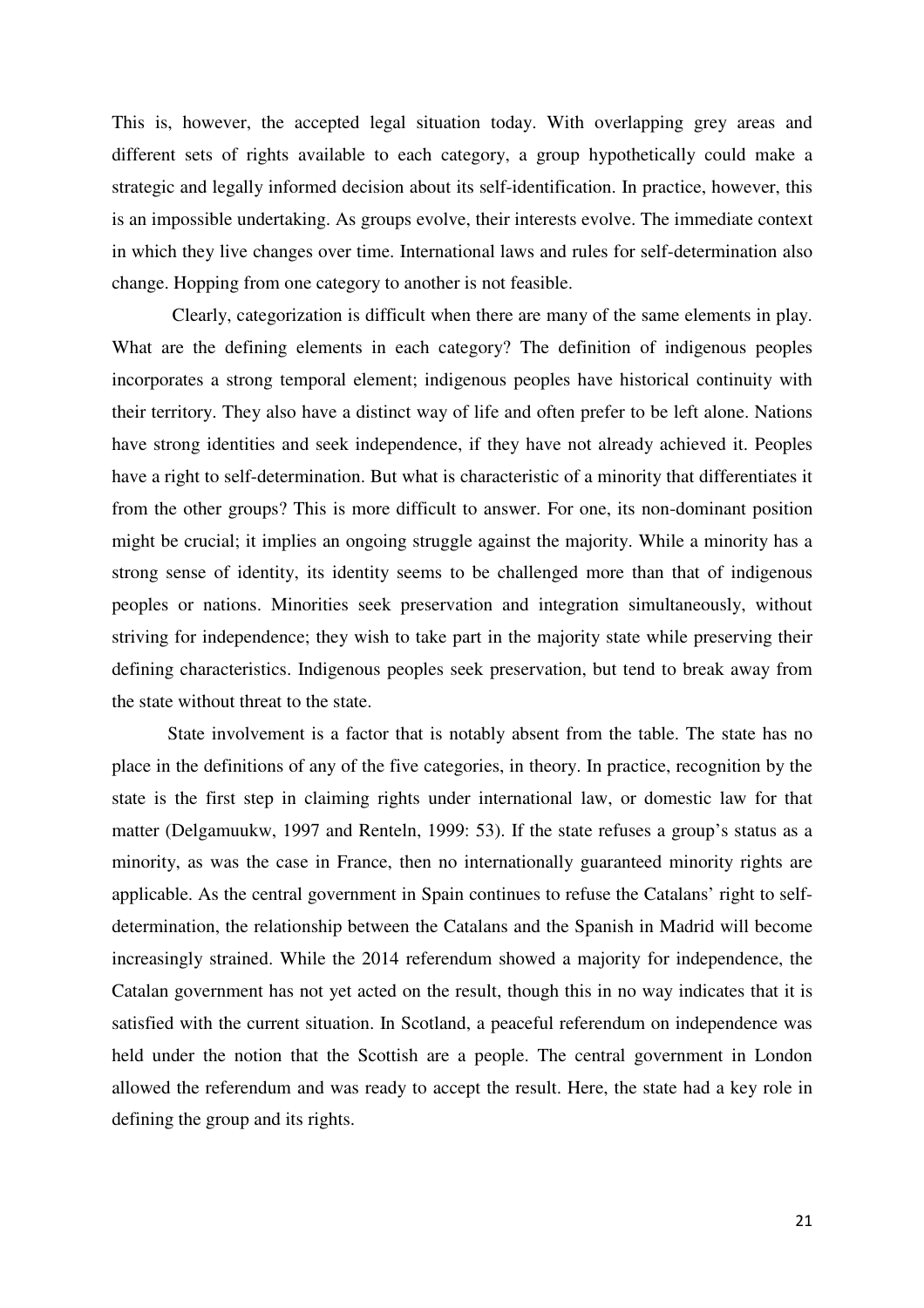# **Conclusion**

Kingsbury differentiates between a positivist approach and a constructivist approach toward definition. The latter sees a concept in constant flow and development, depending and reacting on international society. He argues that neither of the two approaches suffices on its own (Kingsbury, 1998: 415). Kingsbury's argument may be the most fitting conclusion here.

Clear categorization could reduce legal uncertainty and ultimately makes the world an easier place in which to live. While we can minimize the grey areas, we cannot make them disappear altogether. When dealing with issues of global significance, different languages and their terminologies can confuse meaning. Moreover, global issues present a variety of cultural settings. For example, indigenous peoples subjected to colonization are distinct from indigenous peoples overruled by settler populations.

In addition to the multitude of actors, languages and setting, we must also take into account international society and political interest. Kingsbury's constructivist approach adds a dynamic layer to explaining terms and concepts. He maintains that terms and concepts change. The right to self-determination is a prime example. The understanding of the terms peoples, nations and minorities have also changed with social, cultural and political context. Where the positivist approach falls short in its attempt at clear categorization with clear legal consequences, the constructivist approach uses context in order to provide answers. The positivist approach is only the first step in understanding peoples, minorities, indigenous peoples, tribal groups and nations.

The challenge with the constructivist approach is that context can prevent objective judgment. In fact, constructivists deny that an objective truth exists. However, to rely solely on context would grant states the power to offer and withhold rights. While the Catalans may objectively fulfil the criteria of being a nation or a people, the Spanish context prevents them from enjoying their right to self-determination. A certain measure of objectivity borrowed from the positivist approach could prevent struggle and conflict.

The positivist approach has failed to produce definitions that can be objectively legally applied. In this sense, constructivists are correct to deny an objective truth. In the future, students of minority rights law will have to consider national, regional and international contexts when attempting to define a group and grant the group its corresponding rights.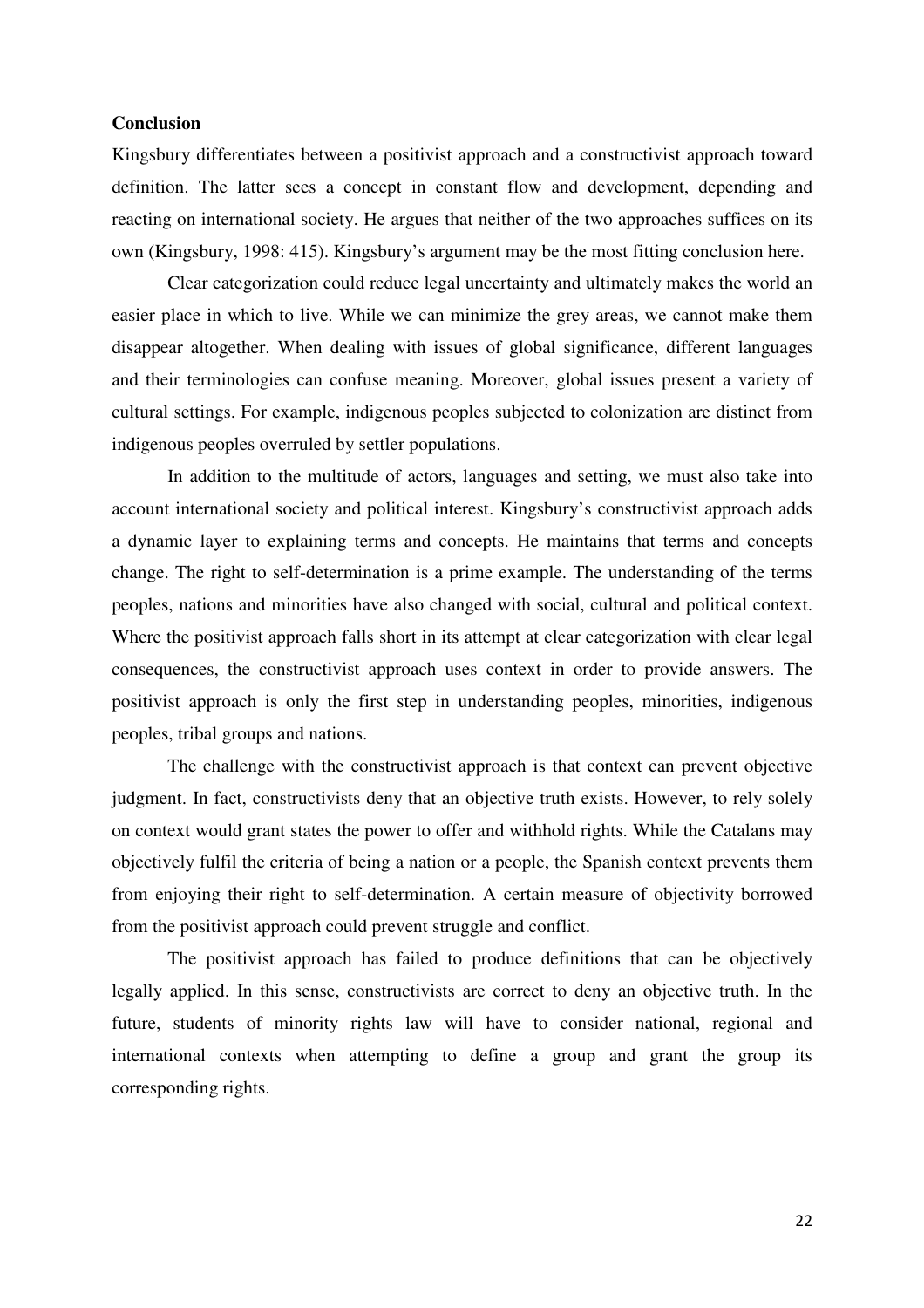# *Notes*

- 1. See the definition of the former director of the Minority Section at the League of Nations Pablo de Azcárate, 1945: 4 and of Jules Deschênes, 1985. See also the PCIJ's advisory opinion on the *Greco-Bulgarian "Communities*" where PCIJ also puts forward objective and subjective factors in determining the meaning of the term community. PCIJ, 1930: 21.
- 2. For many years, Turkey only referred to the Kurds as 'mountain Turks'. France still denies the existence of minorities within its territory. In the US, several groups have been denied tribal status by the Federal government. For all these examples see Corntassel & Hopkins, 1995: 349.
- 3. See for example Kingsbury, 1998. Kingsbury quotes China's statement that indigenous peoples are an inherent Western concept that can only be applied in a post-colonial context. Following this line of thought, only African and a few Asian groups could be considered indigenous peoples. This opposes the general opinion in the literature on indigenous peoples. In 1999, Special Rapporteur Miguel Alfonso Martínez followed Kingsbury's original argument and found the term indigenous peoples 'particularly inappropriate in the context of the Afro-Asian *problematique*.' See ECOSOC, 1999.
- 4. The Parliamentary Assembly of the Council of Europe accepted the existence of two different meanings of nation. See CoE Doc PACE, 2006.

# *References*

- Alfredsson, Gudmundur. 'Minorities, Indigenous and Tribal Peoples: Definitions of Terms as a Matter of International Law'. In *Minorities, Peoples and Self-Determination – Essays in Honour of Patrick Thornberry,* ed. N. Ghanea, A. Xanthaki, 163-172. Leiden: Martinus Nijhoff Publishers, 2005.
- Aukerman, Miriam. 'Definitions and Justifications: Minority and Indigenous Rights in a Central/East European Context'. *Human Rights Quarterly*. 22 (2000): 1011-1050.
- Bagley, T.H. *General Principles and Problems in the International Protection of Minorities.* Geneva: Imprimeries Populaires, 1950.
- Barten, Ulrike. *Minorities, Minority Rights and Internal Self-Determination*. Heidelberg: Springer, 2014.
- Capotorti, Francesco. *Study on the Rights of Persons Belonging to Ethnic, Religious and Linguistic Minorities.* New York: United Nations, 1991.
- Castellino, Joshua. *International Law and Self-Determination.* The Hague: Martinus Nijhoff, 2000.
- CCPR. 'General Comment No. 23 on Art. 27 ICCPR'. 26 April 1994. UN Doc. CCPR/C/21/Rev.1/Add.5.
- Cobban, A. *The Nation State and National Self-Determination*. New York: Thomas Crowell, 1970.
- Corntassel, Jeff, Hopkins, Tomas. 'Indigenous Sovereignty and International Law: Revised Strategies for Pursuing Self-Determination'. *Human Rights Quarterly* 17 (1995): 343-365.
- Cristescu, Aureliu. 'The Right to Self-Determination Historical and Current Development on the Basis of United Nations Instruments'. 1981. UN Doc. E/CN.4/Sub.2/404/Rev.1.
- Daes, Erica-Irene. 'Working Paper on the Concept of Indigenous Peoples'. 1996. UN Doc. E/CN.4/Sub.2/AC.4/1996/2.
- Daes, Erica-Irene, Eide, Asbjørn. 'Working paper on the relationship and distinction between the rights of persons belonging to minorities and those of indigenous peoples'. 2000. UN Doc. E/CN.4/Sub.2/2000/10.
- de Azcárate, Pablo. *League of Nations and National Minorities an Experiment.* Washington: Carnegie Endowment for International Peace, 1945.
- de Villiers, Bertus. 'Language, Cultural and Religious Minorities: What and Who are they?' *University of Western Australia Law Review*. 36 (20012-2013): 92-114.
- Delgamuukw *v*. British Columbia, [1997] 3 S.C.R. 1010. Supreme Court of Canada. 11 December 1997.
- Deschênes, Jules. 'Proposal Concerning a Definition of the Term Minority.' 1985. UN Doc E/CN.4/Sub.2/1985/31.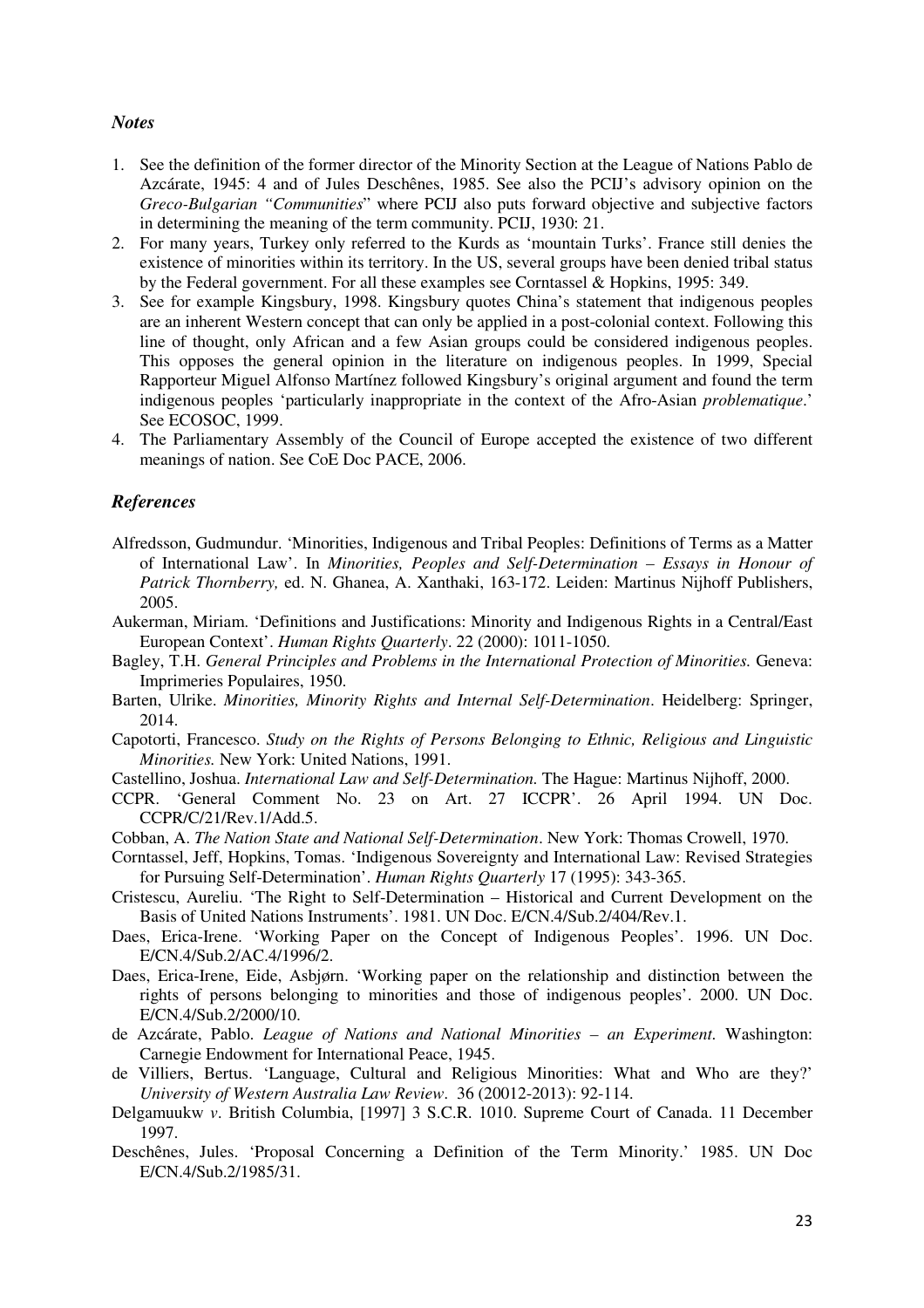- Dinstein, Yoram. 'Collective Human Rights of Peoples and Minorities'. *International and Comparative Law Quarterly*. 25 (1976): 102-120.
- ECOSOC: Sub-Commission on Prevention of Discrimination & Protection of Minorities. 'Final Report: Study on Treaties, Agreements and other Constructive Arrangements between States and Indigenous Peoples'. 22 June 1999. UN Doc E/CN.4/Sub.2/1999/20.
- European Commission for Democracy through Law. 'Report on Non-Citizens and Minority Rights'. 18 January 2007. CoE Doc CDL-AD(2007)001.

Frunda, György. 'Explanatory Memorandum: The Concept of Nation'. 13 December 2005. CoE Doc PACE 10762.

- ILO Convention No. 169 Concerning Indigenous and Tribal Peoples in Independent Countries. 1989. Entered into force 05 September 1991.
- Kingsbury, Benedict. 'Indigenous Peoples in International Law: A Constructivist Approach to the Asian Controversy'. *American Journal of International Law*. 92 (1998): 414-457.
- Kiwanuka, Richard. 'The Meaning of People in the African Charter on Human and Peoples' Rights'. *American Journal of International Law*. 82 (2988):80-101.
- Knight, David. 'Territory and People or People and Territory? Thoughts on Postcolonial Self-Determination.' *International Political Science Review*. 6 (1985): 248-272.
- Lehman, Karin. 'To Define or not to Define: The Definitional Debate Revisited'. *American Indian Law Review*. 31 (2006/2007): 509-529.
- Mabry, Tristan, J. 'Who are the People? Why Ethnic Politics Matters'. *Georgetown Journal of International Affairs*. 13 (2008): 13-21.
- Martínez, Miguel Alfonso. 'Second Progress Report of the Special Rapporteur on Discrimination against Indigenous Peoples'. 1995. UN Doc. E/CN.4/Sub.2/1995/27.
- Martinez Cobo, J. R. 'Study of the Problem of Discrimination against Indigenous Populations'. 1986. UN Doc E/CN.4/Sub.2/1986/7/Add.4.
- Murray, Rachel, Wheatly, Steven. 'Groups and the African Charter on Human and Peoples' Rights'. *Human Rights Quarterly*. 25 (2003): 213-236.
- Musafiri, P.N. 'Right to Self-Determination in International Law: Towards Theorisation of the Concept of Indigenous Peoples/National Minority?' *International Journal on Minority and Group Rights*. 19 (2012): 481-532.
- Mutua, Makau. 'Why Redraw the Map of Africa: A Legal and Moral Inquiry'. *Michigan Journal of International Law*. 16 (1995): 1113-1176.
- PACE. 'The Concept of Nation'. 26 January 2006. CoE Doc PACE Recommendation 1735 (2006).
- Park, Jungwon. 'Integration of Peoples and Minorities: An Approach to the Conceptual Problem of Peoples and Minorities with Reference to Self-Determination under International Law'. *International Journal on Minority and Group Rights*. 13 (2006): 69-93.
- PCIJ. 'Greco-Bulgarian "Communities"'. Advisory Opinion No. 17. 31 July 1930. Series B.
- Renteln, Alison D., Roth, Brad, Tennant, Chris. 'The Creation Story of People'. *Proceedings of the Annual Meeting (American Society of International Law)*. 93 (1999): 52-56.
- Sanders, Douglas. 'Indians, AmerIndians, Tribes and Peoples'. *India International Centre Quarterly*. 20 (1993):29-36.
- Sandra Lovelace v. Canada. Communication No. 24/1977. Final View of 30 July 1981, UN Doc. CCPR/C/13/D/24/1977
- Saramaka People v. Suriname. Judgment of November 28, 2007 (Preliminary Objections, Merits, Reparations, and Costs). Series C, No. 172.
- Secretariat of the Permanent Forum on Indigenous Issues. 'The Concept of Indigenous Peoples'. 19- 21 January 2004. UN Doc. PFII/2004/WS.1/3.
- 'UN Declaration on the Rights of Indigenous Peoples'. UN General Assembly. 2 October 2007. UN Doc. A/RES/61/295.
- 'Resolution 1541 (1960)'. UN General Assembly. 8 December 1960. UN Doc. A/RES/1541 (XV).
- 'Resolution 2625 (XXV) on the Declaration on Principles of International Law concerning Friendly Relations and Co-operation among States in accordance with the Charter of the United Nations'. UN General Assembly. 24 October 1970. UN Doc. A/RES/25/2625.
- UNESCO. 'Final Report and Recommendations'. 22 February 1990. UNESCO Doc. SHS-89/CONF.602/7.